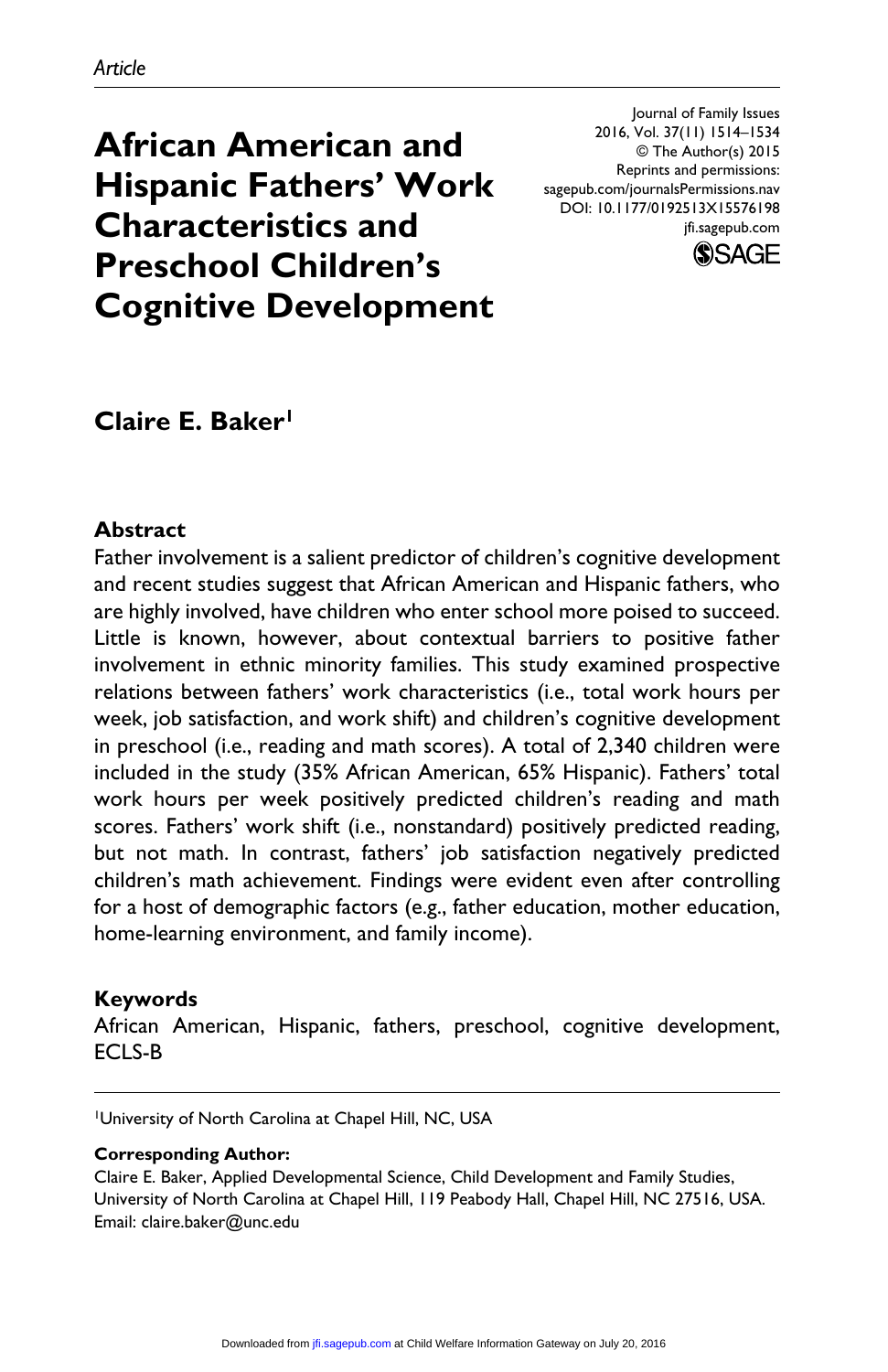Parenting practices have gained increasing attention for enhancing children's early developmental trajectories (Baker & Rimm-Kaufman, 2014; Bornstein, 2002; Bornstein, Tamis-LeMonda, Hahn, & Haynes, 2008; Gershoff, Aber, Raver, & Lennon, 2007). Numerous studies have shown that children with highly involved parents enter school more poised to succeed (Baker, Cameron, Rimm-Kaufman, & Grissmer, 2012; Lamb, 2004; Rimm-Kaufman & Pianta, 2000). As more mothers have entered the workforce when their children are very young, parenting researchers have increasingly recognized the importance of fathers to child development. The consensus in the early childhood literature is that specific fathering behaviors (e.g., home-learning stimulation) are directly related to children's reading, math, and social–emotional development in preschool and kindergarten (Cabrera, Shannon, West, & Brooks-Gunn, 2006; Downer, Campos, McWayne, & Gartner, 2008). Little is known, however, about contextual barriers (e.g., work characteristics) to positive father involvement in ethnic minority families. Even less is known about these associations in culturally and linguistically diverse families.

Ecological systems theory posits that social settings that do not involve the child directly, but affect the child's life (e.g., parents' work characteristics), are particularly important for understanding child development (Bronfenbrenner, 1979, 1986). It is hypothesized that parents' work environments influence child development through their influence on parenting practices. Although numerous studies have shown that maternal work characteristics are directly related to parenting and child development (Daniel, Grzywacz, Leerkes, Tucker, & Han, 2009; Joshi & Bogen, 2007; Rosenbaum & Morett, 2009), less attention has been paid to links between fathers' work characteristics, parenting practices, and child development. Moreover, most empirical research with fathers has focused on Caucasian fathers rather than ethnic minority fathers (Cabrera & Bradley, 2012). McAdoo's (1993) seminal work on the importance of ethnic minority fathers concluded that historical, cultural, and contextual differences in the ecology of ethnic minority homes reinforces the need for positive relationships between fathers and their young children. Recent studies with ethnic minority men have confirmed this and suggest that contextual differences related to fathers' employment are especially important in understanding children's developmental trajectories (Baker, 2014a; Cabrera & Bradley, 2012). For example, Pancsofar, Vernon-Feagans, and Odom (2013) linked African American fathers' work characteristics to their language input during shared book-reading interactions, showing that fathers who worked nonstandard shifts used more quality language with their young children. However, their study did not examine whether fathers' work characteristics were also associated with children's cognitive development. The present study examines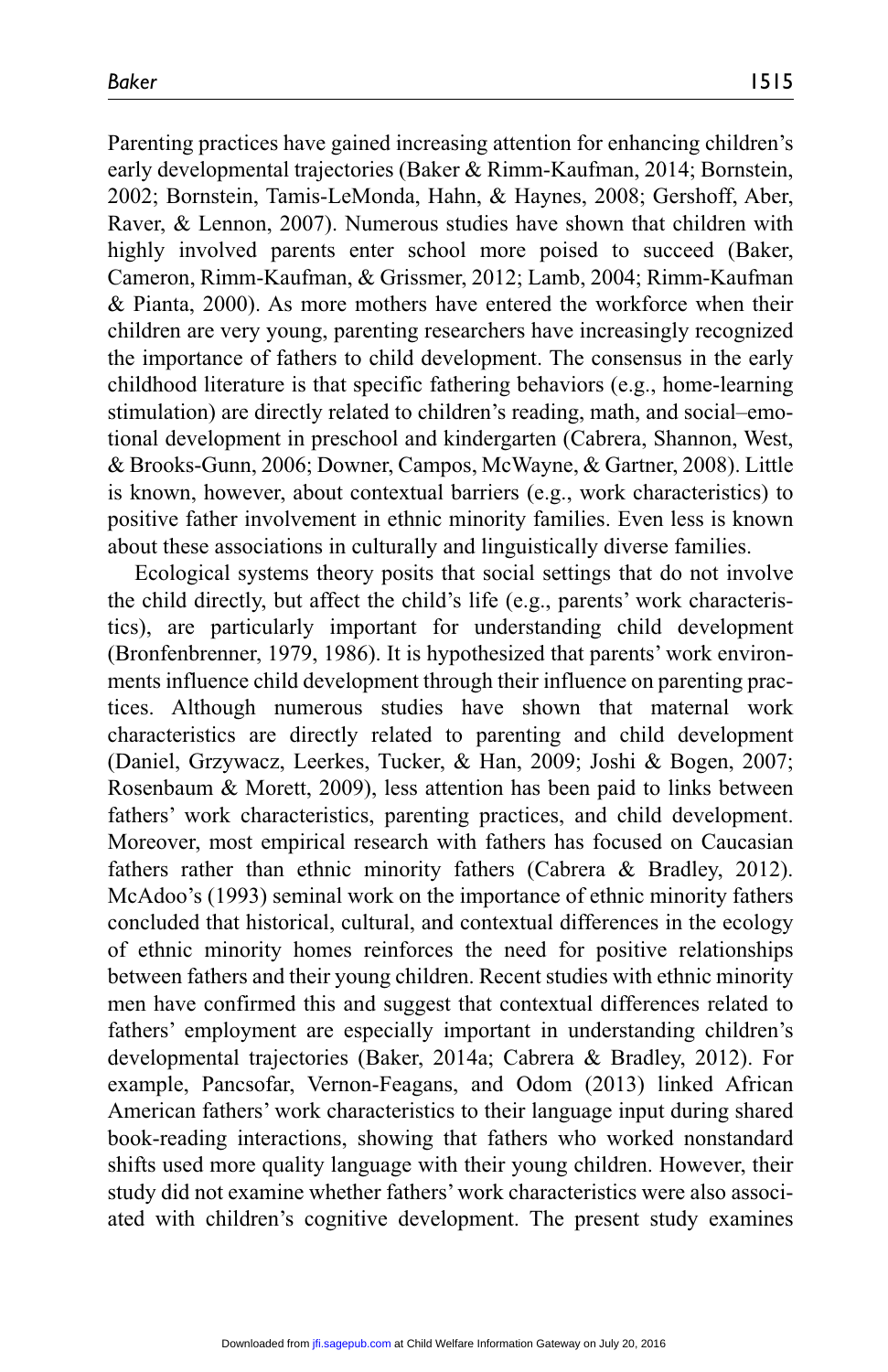prospective relations between African American and Hispanic fathers' work characteristics (defined in this study as total work hours per week, job satisfaction, and work shift) and their children's cognitive development in preschool. Utilizing longitudinal data from a national sample of employed African American and Hispanic fathers from the Early Childhood Longitudinal Study, Birth Cohort (ECLS-B), this study investigates two specific questions. First, what is the relationship between fathers' work characteristics and children's reading achievement in preschool? Second, what is the relationship between fathers' work characteristics and children's math achievement in preschool?

### *Fathers' Work Characteristics and Child Development*

Research points to the salience of three specific work characteristics (i.e., total work hours per week, job satisfaction, and work shifts) to parenting and child development (Baydar & Brooks-Gunn, 1991; Parcel & Menaghan, 1990; Yeung, Sandberg, Davis-Kean, & Hofferth, 2001). Evidence from large-scale studies suggests that fathers who work more hours per week tend to spend less time with their children, which has a negative impact on parenting. For example, in a study using data from the Panel Study of Income Dynamics, Yeung et al. (2001) found that fathers' total work hours (per week) was negatively associated with the amount of time they spent with their children on weekdays. Other studies also show that children of fathers who work fewer hours per week tend to experience more frequent father–child interactions (e.g., Tanaka & Waldfogel, 2007). However, it is important to note that none of these studies investigated direct relations between fathers' work hours and children's cognitive development.

Researchers investigating the relative influence of parents' work characteristics on child development argue that parents' *subjective* experiences at work (e.g., job satisfaction) are also related to children's development (Barling, 1986; Stewart & Barling, 1996). It is hypothesized that parents who experience greater job satisfaction are more likely to engage in positive parent–child interactions. In fact, some research with mothers has shown that mothers who are less satisfied with their jobs have children with poorer developmental outcomes compared with mothers who are more satisfied (Belsky, 1984). However, the relations between fathers' job satisfaction and child development have not been widely investigated. The small body of work that exists suggests that fathers' job satisfaction is positively related to the total amount of time fathers spend with their young children (Barling, 1986; Stewart & Barling, 1996). There is also evidence that fathers who experience greater job satisfaction have more positive father–child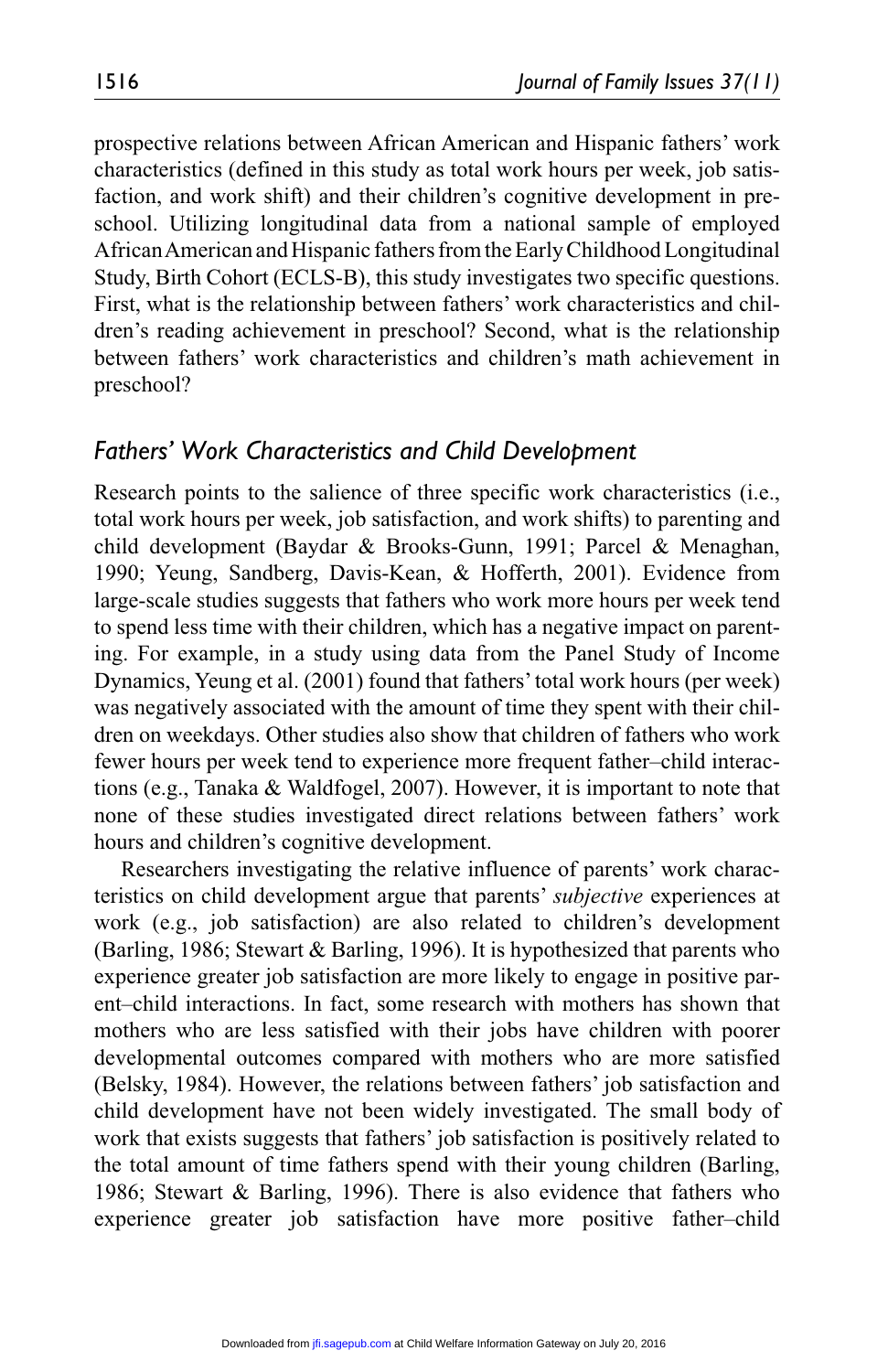relationships, which has been linked to optimal child outcomes (Barling, 1986). For example, Barling (1986) used a small sample of middle-class fathers from South Africa to examine relations between fathers' work characteristics and children's behavioral outcomes. He found that South African fathers who were more dissatisfied with their jobs had children with significantly greater conduct problems and hyperactivity. These results provide some evidence that fathers' job satisfaction may be directly related to child development; however, no studies have examined these associations in large samples of African American and Hispanic fathers living in the United States.

A separate literature has linked maternal work shifts (i.e., standard vs. nonstandard) to children's cognitive, social, and emotional development. One national study found that mothers who worked nonstandard shifts (i.e., evenings, nights, and rotating shifts) had children with lower expressive language outcomes (at 36 months) compared with mothers who worked standard 9 a.m. to 5 p.m. shifts (Han, 2005). Similarly, Joshi and Bogen (2007) found that children of low-income mothers who worked nonstandard work shifts (i.e., hours that fall outside of the typical 9 a.m. to 5 p.m. work shifts) had children with more social emotional problems compared with children of low-income mothers who worked standard work shifts. Studies that have focused exclusively on ethnic minority families have yielded similar results and suggest that ethnic minority mothers who work nonstandard shifts have children with lower literacy (Odom, Vernon-Feagans, & Crouter, 2013) and math-related skills (Heymann & Earle, 2000) compared with mothers who worked standard work shifts. Although the studies cited here point to a significant link between maternal work shifts and child development, less attention has been paid to the relations between fathers' work shift and child development. As a result, the relations between fathers' work shifts and child development remains poorly understood, especially in ethnically diverse families.

#### *Demographic Characteristics and Child Development*

There is longstanding evidence that characteristics of the home, including family income, parent education, age, marital status, and number of children living in the home are associated with child development (Alexander, Entwisle, & Horsey, 1997; Alexander, Entwisle, & Kabbani, 2001; Baker, 2014b; Baker & Iruka, 2013; Brooks-Gunn & Markman, 2005; Cabrera et al., 2004; Cabrera et al., 2006; Davis-Kean, 2005; McLoyd, 1998). On average, older, more educated parents tend to have more financial capital and engage in more positive parenting practices, which are positively related to children's reading and math achievement. For example, one recent study found that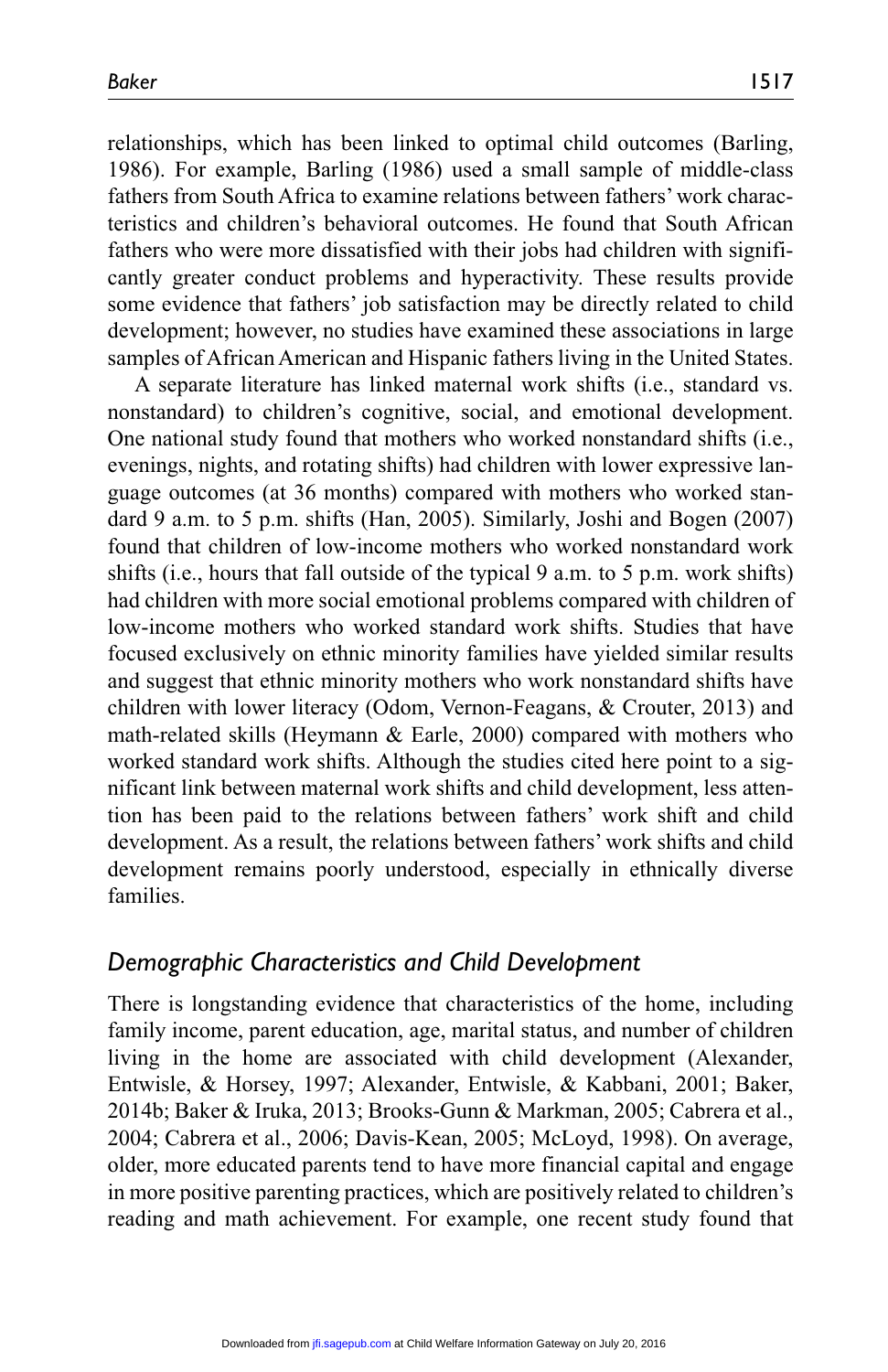African American and Caucasian parents' education, income, and marital status were positively related to parent's provision of home-learning stimulation and children's preschool reading and math scores (Baker, 2013a).

It is hypothesized that married parents tend to engage in more positive interactions with each other and with their children. These kinds of households stand in contrast to families where children are exposed to marital discord or divorce, which has been negatively linked to child development (McLoyd, 1998; Shaw, Winslow, & Flanagan, 1999). Mixed findings exist, however, about the relationship between number of children living in the home, parenting, and child development. Some studies indicate that more children living in the home is associated with less optimal parenting and developmental outcomes (Crnic & Greenberg, 1990; Heer, 1985), whereas other studies have found that more siblings living in the home minimizes the demands of parenting and increases the amount of support that children receive from their older siblings (Behrman & Taubman, 1986). The primary goal of this study was to understand the unique contribution of fathers' work characteristics to children's cognitive development above and beyond demographics. As such, this study controlled for 10 demographic characteristics (i.e., father and mother education, father and mother age, marital status, intimate relationship happiness, father-reported home-learning stimulation, and number of children living in the home).

# *The Importance of Preschool Cognitive Development*

The earliest years of life represent a critically important time for promoting children's cognitive development. Scholars argue that birth to age 5 years is a time when children experience significant brain development as their cognitive abilities progress at an astounding rate (Baker, Vernon-Fegans, & the Family Life Project Investigators, 2015; Burchinal, Peisner-Feinberg, Pianta, & Howes, 2002; Shonkoff & Phillips, 2000). As a result, infants and toddlers need consistent, positive learning experiences with their parents to enhance their reading and math-related skills. Longitudinal studies have shown that children who enter preschool and kindergarten with sufficient knowledge of math and reading are more likley to experience later academic success, attain higher levels of education, and secure employment (Duncan et al., 2007; Tramontana, Hooper, & Selzer, 1988). Reciprocally, children whose math and reading skills lag behind their peers in preschool tend to stay behind their peers on formal tests of cognitive development in later grades. Thus, enhancing children's preschool cognitive skills is a necessary, if not critical, way to increase children's capacity to succeed in school and in life.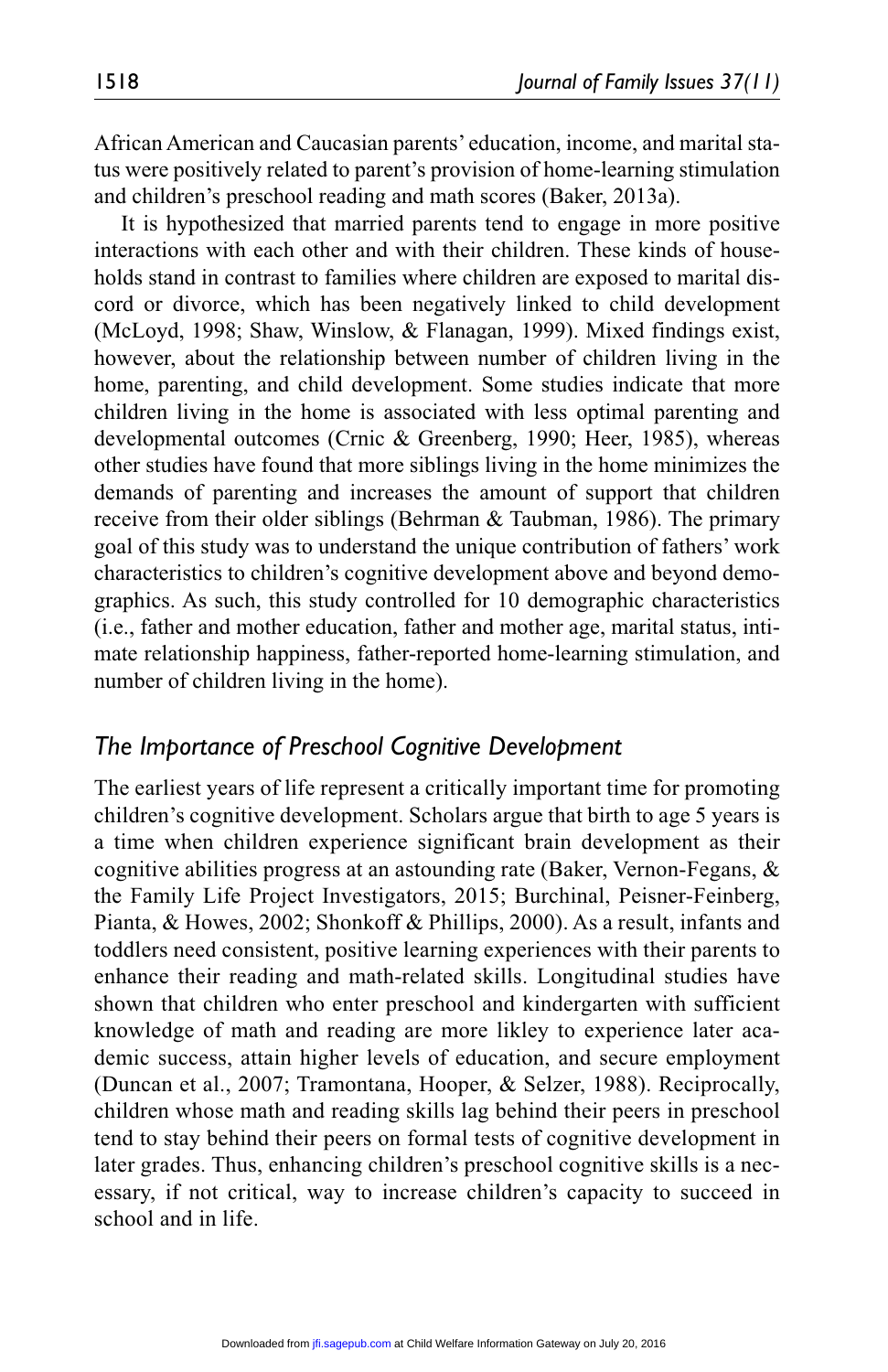### *The Present Study*

Drawing from ecological theory, this study examined prospective relations between fathers' work characteristics and children's cognitive development in preschool. Two specific research questions were examined after controlling for important mother, father, and child characteristics. First, what is the relationship between fathers' work characteristics at 24 months and children's reading achievement in preschool? Second, what is the relationship between fathers' work characteristics at 24 months and children's math achievement in preschool? Based on a review of the extant literature, it was hypothesized that fathers who worked standard work shifts and fewer total work hours each week would have children with better preschool outcomes. It was also hypothesized that fathers who experienced greater job satisfaction would have children with better preschool outcomes.

# **Method**

### *Participants and Design*

Study participants were from the ECLS-B. The ECLS-B is a nationally representative probability sample of approximately 14,000 children born in 2001, designed to represent the nearly 4 million children born in the United States in that year (Najarian, Snow, Lennon, & Kinsey, 2010; Nord et al., 2004). Children were excluded from the study if: (a) they were born to mothers under the age of 15 years, (b) they were adopted at or shortly after birth, and (c) they died before the age of 9 months. The ECLS-B cohort of children was followed at approximately 9, 24, and 48 months and at kindergarten entry. The ECLS-B oversampled Asian, American Indian, Alaska Native, twins, and low or very low birth weight children.

The full sample was selected using a clustered, list frame sampling design, which was made up of registered births from the National Center for Health Statistics vital statistics system. Births were sampled from 96 core primary sampling units (counties and county groups) representing all infants born in the United States in 2001. The ECLS-B collected data from mothers and fathers through both a computer-assisted questionnaire and a selfadministered questionnaire. Data for the present study were obtained from the parent interviews completed by biological mothers at 24 months, the resident father questionnaire completed at 24 months as well as direct child assessments collected during home visits when children were approximately 4 years old (i.e., preschool aged). Response rates were 74% at 9 months, 69% at 24 months, and 63% at 48 months (i.e., preschool).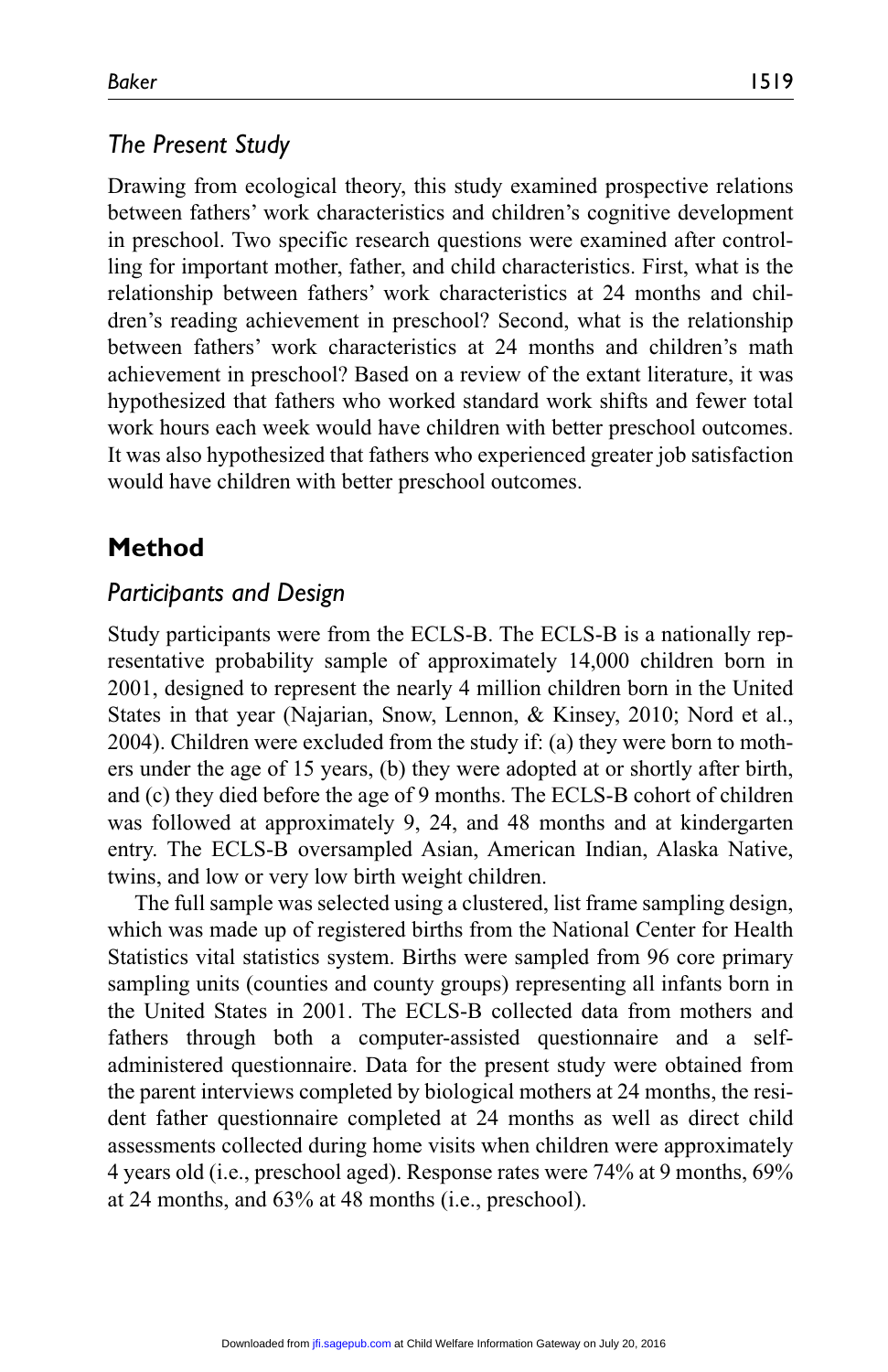# *Analysis Sample*

The sample for this study was  $(N=2,340)$  children who had fathers who selfidentified as African American or Hispanic. The sample size was rounded to the nearest 10 due to restricted license requirements. As mentioned previously, 35% of the sample was African American and 65% of the sample was Hispanic. During the preschool data collection, the average age of African American and Hispanic children was 53.23 months old (*SD* = 4.33). Children in the sample had 2 to 3 siblings living in their homes  $(M = 2.35, SD = 1.46)$ . On average, children's mothers and fathers had at least a high school education or GED with almost 30% having some college. The average age of fathers at the time of data collection was 31.91 (*SD* = 7.14). The scales for the aforementioned variables are described below and Table 1 presents means and standard deviations for all variables in the study.

# *Measures*

*Preschool Reading and Math.* Reading and math scores were measured using individually administered tests that lasted approximately 35 minutes for each child. The final content of the early reading and math assessments were guided by a framework provided by Brush, Salinger, Sussman, and Kirshstein (2003) for the preschool wave, which differed from the kindergarten wave as well as previous waves (i.e., 9 months and 24 months) of cognitive assessments. Specifically, the preschool reading assessment comprised items assessing children's basic skills (80%) and vocabulary (20%). The reading test assessed children's reading and emergent literacy development in six specific areas: (a) English language skills/oral language, (b) phonological awareness, (c) letter and word sound knowledge, (d) print conventions, (e) word recognition, and (f) vocabulary (both receptive and expressive). The reliability estimates for the reading test scores were .95.

The math test assessed children's math development in four specific areas: (a) number sense, properties, and operations skills, which refers to children's understanding of numbers, cardinality, quantity, operations and estimation, and their application, 74% of the math test consisted of these types of items; (b) measurement, which involved understanding the attributes of objects (e.g., length and volume) and the ability to compare objects by their attributes. Five percent of the math items involved measurement; (c) geometry and spatial sense, which included simple identification of geometric shapes to transformations and combinations of those shapes. Fourteen percent of the math items involved geometry; (d) patterns, algebra, and functions, which required children to identify, duplicate, and extend patterns that may predict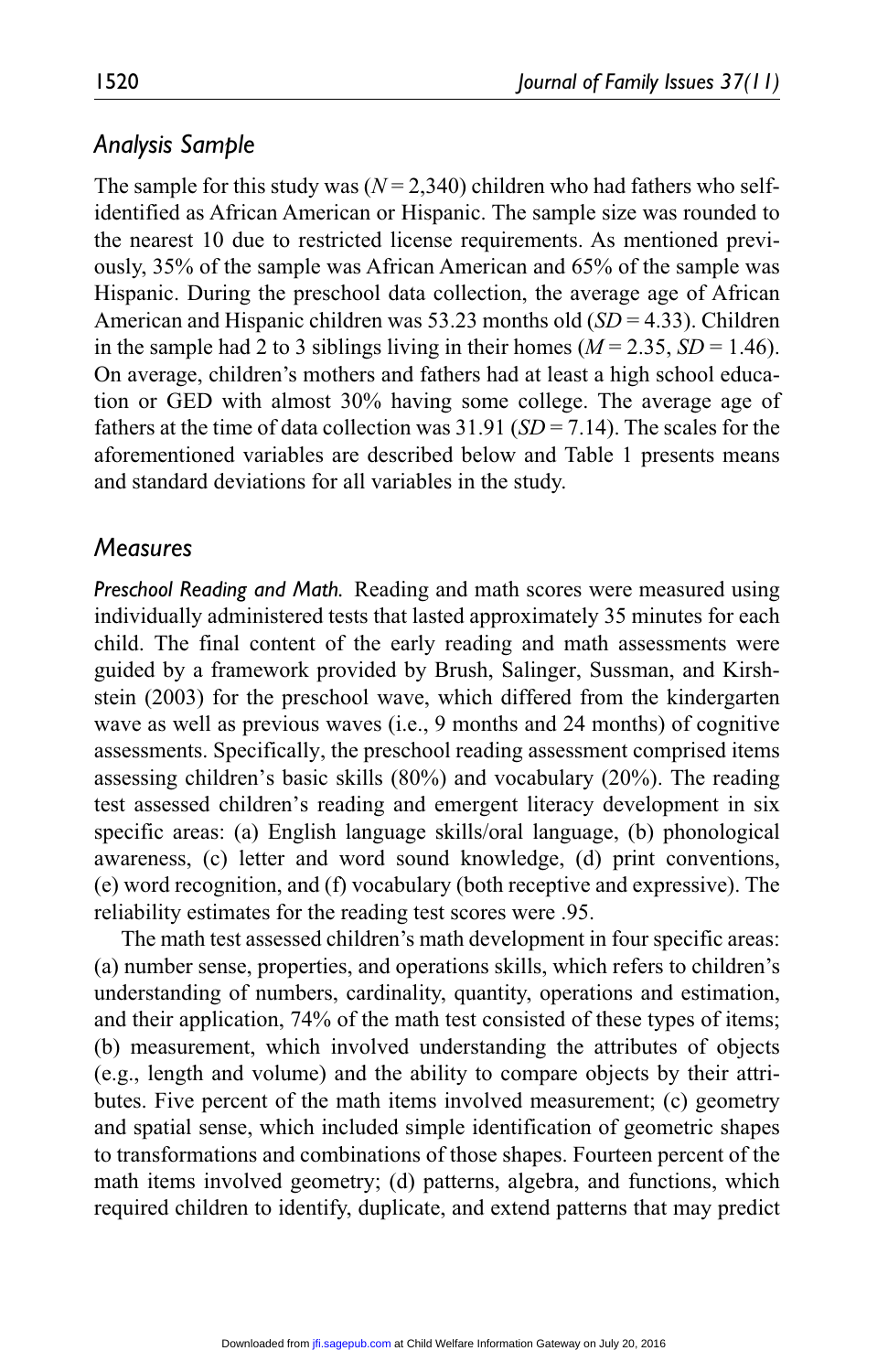| Table 1. Bivariate Correlations, Means, and Standard Deviations for Study Variables ( $N = 2.340$ ).                                                     |                |               |          |                |          |          |               |                |               |               |                |               |               |                |               |                |                |               |
|----------------------------------------------------------------------------------------------------------------------------------------------------------|----------------|---------------|----------|----------------|----------|----------|---------------|----------------|---------------|---------------|----------------|---------------|---------------|----------------|---------------|----------------|----------------|---------------|
|                                                                                                                                                          |                |               |          |                | Lŋ       | ۰o       |               | ∞              | ๛             | $\subseteq$   | $=$            | $\approx$     | $\tilde{=}$   | $\overline{4}$ | Ľ             | $\tilde{=}$    | $\overline{a}$ | M (SD)        |
| I. Child age                                                                                                                                             | ş              |               |          |                |          |          |               |                |               |               |                |               |               |                |               |                |                | 53.23 (4.33)  |
| 2. Child gender                                                                                                                                          | ຶ່ງ            | S             |          |                |          |          |               |                |               |               |                |               |               |                |               |                |                | 0.50(0.48)    |
| 3. Father race                                                                                                                                           | Ę              | ā             | S        |                |          |          |               |                |               |               |                |               |               |                |               |                |                | 0.36(0.47)    |
| 4. Father education                                                                                                                                      | <u>ره۔</u>     | ៑             |          | S.             |          |          |               |                |               |               |                |               |               |                |               |                |                | .85(0.73)     |
| 5. Mother education                                                                                                                                      |                | ៑             |          | ड़             | S        |          |               |                |               |               |                |               |               |                |               |                |                | (0.78)        |
| 6. Father age                                                                                                                                            |                |               |          |                | Ę        | <u>ខ</u> |               |                |               |               |                |               |               |                |               |                |                | 31.91(7.14)   |
| 7. Mother age                                                                                                                                            | ಽ಼             | ຮຸ            |          | ≅              |          |          | $\frac{8}{1}$ |                |               |               |                |               |               |                |               |                |                | 29.32 (6.27)  |
| 8. Marital status                                                                                                                                        | S              | ē             | So       | ឝ              | <u>ື</u> |          | 28.           | S              |               |               |                |               |               |                |               |                |                | 0.66 (0.47)   |
| 9. Family income                                                                                                                                         | S              | ິວ            | <u>ဇ</u> | 28.            | 26       |          |               | Ξ              | $\frac{8}{1}$ |               |                |               |               |                |               |                |                | 0.67 (0.46)   |
| 10. Relationship                                                                                                                                         | $\overline{Q}$ | ఇ             |          | इ              | ຮ        |          | ຸຣຸ           | ဒို            |               | $\frac{8}{1}$ |                |               |               |                |               |                |                | 1.36(0.53)    |
| II. Home learning                                                                                                                                        | ຶ້             | ē             | ە<br>-   | ິຣຸ            | ਼        |          | ಕೆ.           | $\overline{5}$ | ៑             | កុំ           | 8<br>-         |               |               |                |               |                |                | 5.20 (1.57)   |
| 12. # of children                                                                                                                                        | ē              | ຶີ່           | క్త      | ႜို            | ءِ<br>ت  |          | 29            | နဲ့            | ှံ            |               | ະິ             | $\frac{8}{1}$ |               |                |               |                |                | 2.35 (1.46)   |
| 13. Work hours                                                                                                                                           | ຶ່ງ            | ຣ             |          | ຶ              | న        | ੨        | \$            | ຶ              | శ             | $\frac{1}{1}$ | ຶ້             | ៑             | S             |                |               |                |                | 43.79 (15.40) |
| 14. Job satisfaction                                                                                                                                     | $\vec{5}$      |               | <u>۽</u> | 8              | ៑        | ៑ុ       | S.            | $\frac{4}{1}$  | ័             | S             | ē              | 흑             | 8             | <u>ខ</u>       |               |                |                | 2.97 (0.98)   |
| 15. Work shift                                                                                                                                           |                | ່ວິ           | 12       | Ş.             | 3        |          | ā             | ៑៓             | ່ອຸ           | ៑             | $\overline{Q}$ | $-0.2$        | S             | $\frac{4}{1}$  | $\frac{8}{1}$ |                |                | 0.28(0.45)    |
| 16. Reading                                                                                                                                              | 25             | နိ            |          | 32             | .28      |          | $\frac{1}{2}$ |                | 22            |               | కి             | ុំ            | $\frac{1}{2}$ | ē              | So            | S <sub>i</sub> |                | 21.84 (9.35)  |
| I7. Math                                                                                                                                                 | ž              | $\frac{1}{2}$ | ŝ        | $\frac{24}{2}$ | 22       | इ        | ఇ             | °°             | ឝ             | ξ             | క              |               | S.            | ຊີ             | S             | 75             | $\frac{8}{1}$  | 26.528 (9.33) |
| Note. Child age is in months. Relationship = father-reported relationship happiness with child's mother. Bold estimates are significant at the .05 level |                |               |          |                |          |          |               |                |               |               |                |               |               |                |               |                |                |               |

1521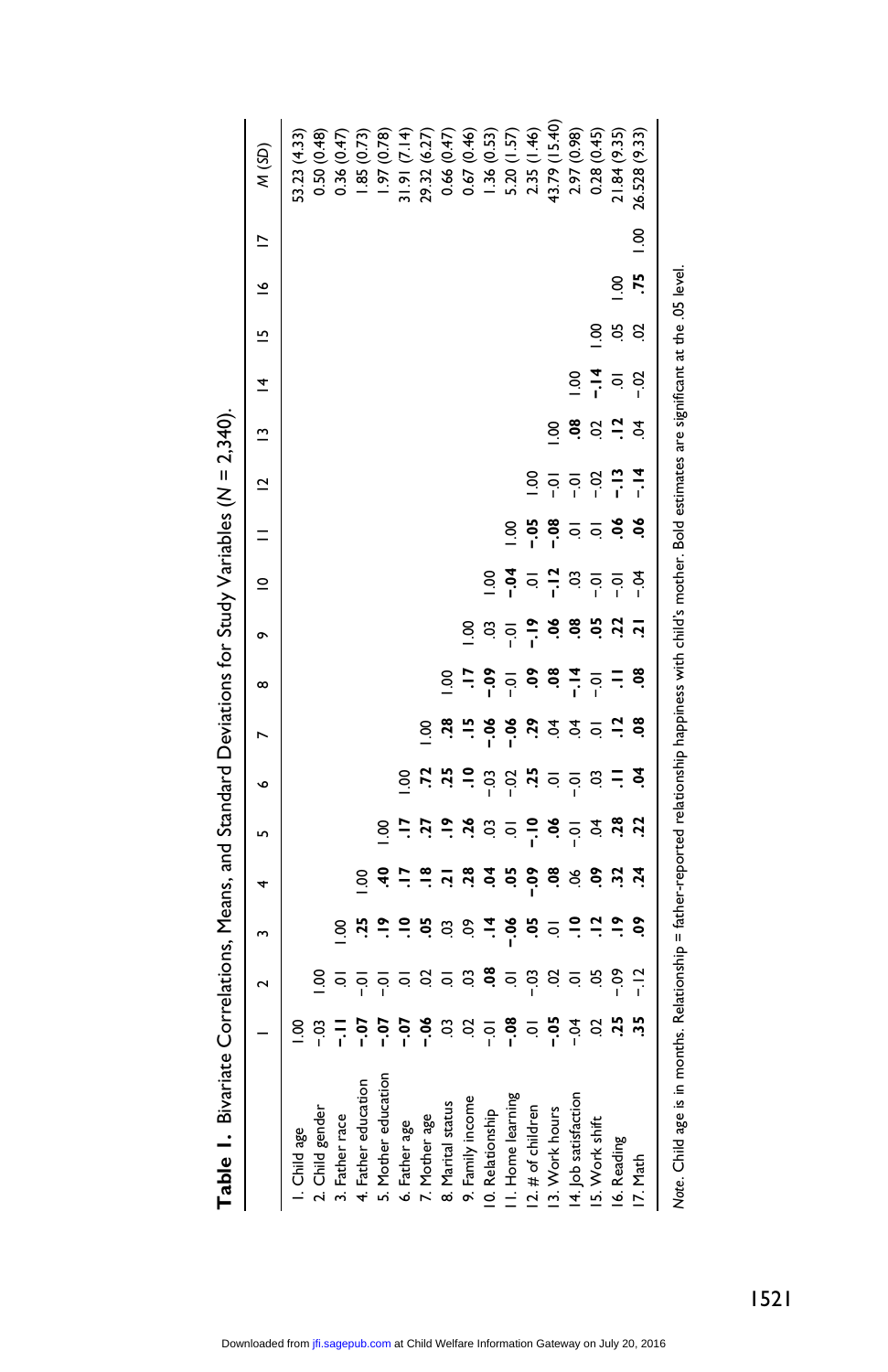later algebraic thinking about the properties of items. All items included in this category were pattern recognition items. Seven percent of the math items involved algebra patterns. The reliability estimates for the math test scores were .94.

*Total Work Hours per Week.* During the 24-month data collection, fathers were asked to report the total number of hours they work for pay at their primary place of employment each week. Higher scores indicate more frequent work hours in this study.

*Job Satisfaction.* During the 24-month data collection, fathers were asked to report their level of job satisfaction (1 = *very dissatisfied* to 4 = *very satisfied*). Higher scores indicate more job satisfaction.

*Work Shifts.* During the 24-month data collection, fathers were asked,which of the following best describes their work shift at their main job: regular daytime shift—any time between 6 a.m. and 6 p.m.; regular evening shift—any time between 2 p.m. and midnight; regular night shift—any time around 9 p.m. and 8 a.m.; rotating shift—one that changes periodically from days to evenings or nights; split shift—one consisting of two distinct periods each day; and other shift—one consisting of varied hours. Using information from this variable, a dummy variable was created to identify whether or not fathers worked any nonstandard shift (regular dayshift  $= 0$ ; evening, night, rotating, split, other  $= 1$ ).

*Home-Learning Stimulation.* During the 24-month data collection wave, fathers were asked to report the frequency ( $1 = never$  to  $4 = everyday$ ,  $\alpha = .67$ ) of their participation in three specific home-learning activities including: parent–child reading, singing songs, and telling stories. In this study, fathers' home-learning stimulation was the mean of these three items. An example of a specific item is "In the past week, how often have you read to your child?" Higher scores indicate more frequent home-learning stimulation.

*Demographic Characteristics and Covariates.* A host of child and family characteristics were included in the regression models. Child age, mothers' age, and fathers' age were continuous variables. Additionally, number of children living in the home was a continuous variable. Child gender was a categorical variable ( $0 =$  female and  $1 =$  male). Father race was a categorical variable with African Americans coded as the reference group (i.e.,  $0 =$  Hispanic and  $1 =$  African American). Family income was a categorical variable ( $0 =$  below the poverty line and  $1 = at$  or above the poverty line). Fathers' marital status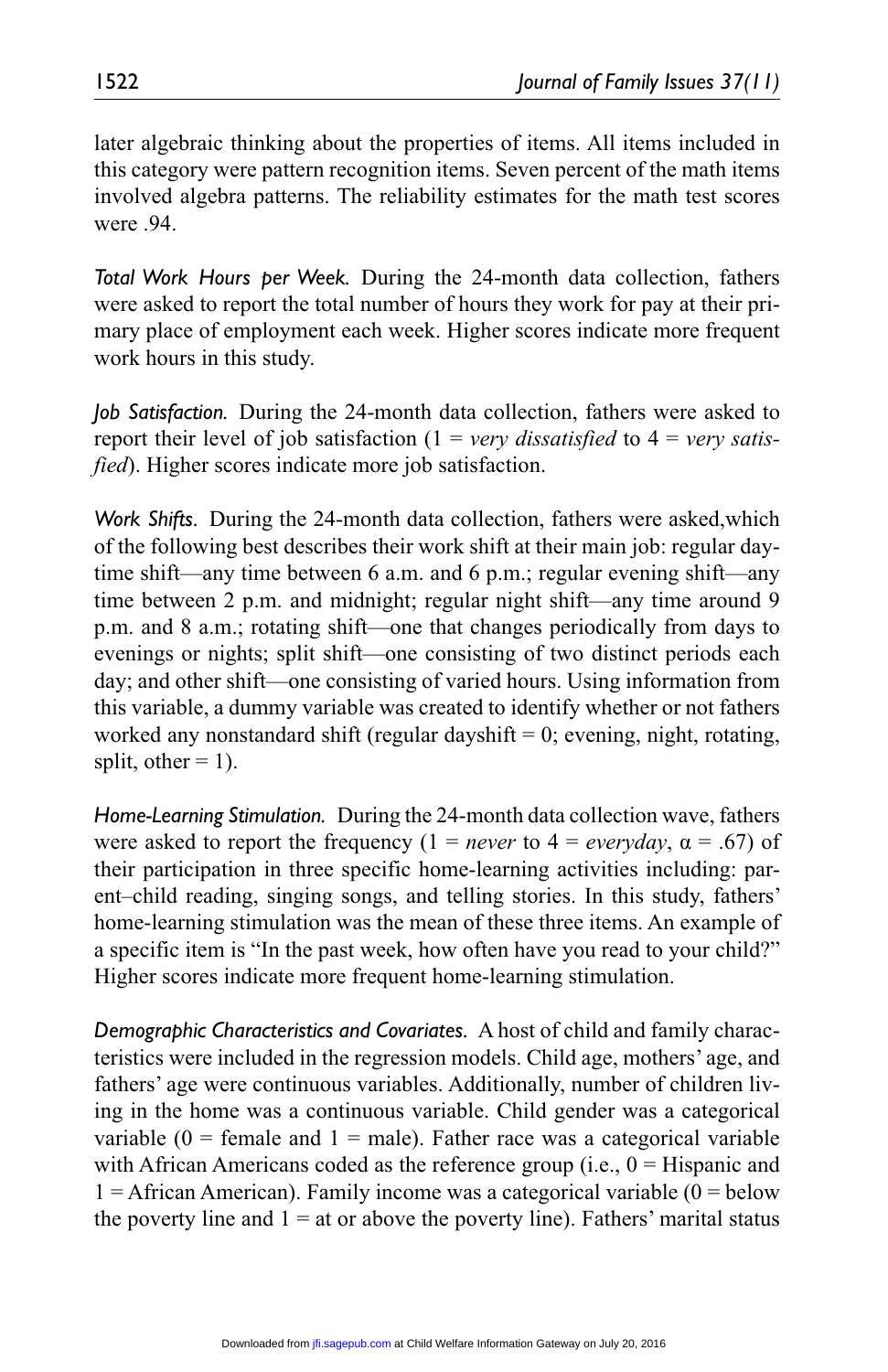was a categorical variable with values ranging from  $(0 = not$  married to  $1 =$ married). Intimate-partner relationship quality or happiness was an ordinal variable with values ranging from  $(1 = \text{very happy to } 3 = \text{not too happy}).$ Fathers' and mothers' highest level of education were ordinal variables with values ranging from  $(1 = 8$ th grade or below through  $4 =$  graduate degree). Finally, father-child home learning stimulation was a continuous variable.

# *Analytic Strategies*

The ECLS-B is a restricted use data set that is based on a complex sampling design; thus, the appropriate weights were used in the analyses based on information from the ECLS-B *User's Manual* to ensure results were representative (Nord et al., 2004). In addition, one-way analyses of variances were examined to determine whether there were demographic (i.e., age, employment, family income) differences between fathers who completed the (resident father questionnaire) questionnaire and those who did not. These analyses yielded nonsignificant results for the ECLS-B's sample of ethnic minority fathers. Using guidelines from Singer and Willet (2003), a four-step approach was used to guide subsequent analyses and deal with missing data. First, using SPSS 19.0, means and standard deviations were computed for all study variables (see Table 1). Second, Little's missing completely at random (MCAR) test was used to examine missing data patterns. Little's MCAR test is implemented as a chi-square test in SPSS 19.0 with the null hypothesis that missing data is MCAR.

Third, based on nonsignificant findings from Little's MCAR test, missing data were accounted for using multiple imputation (MI) procedures. MI offers realistic modeling of linear relationships and was used to highlight the interest in the parameters available in the data. MI helps avoid biased estimated due listwise deletion or mean imputation. The MI procedure resulted in five plausible data sets that were analyzed using SPSS 19.0 software. Fourth, to examine whether fathers' work characteristics at 24 months were related to children's cognitive development in preschool, two hierarchical regression models were examined controlling for a host of demographic characteristics.

### **Results**

#### *Preliminary Analyses*

Means, standard deviations, and bivariate correlations among the variables are presented in Table 1. On average, African American and Hispanic fathers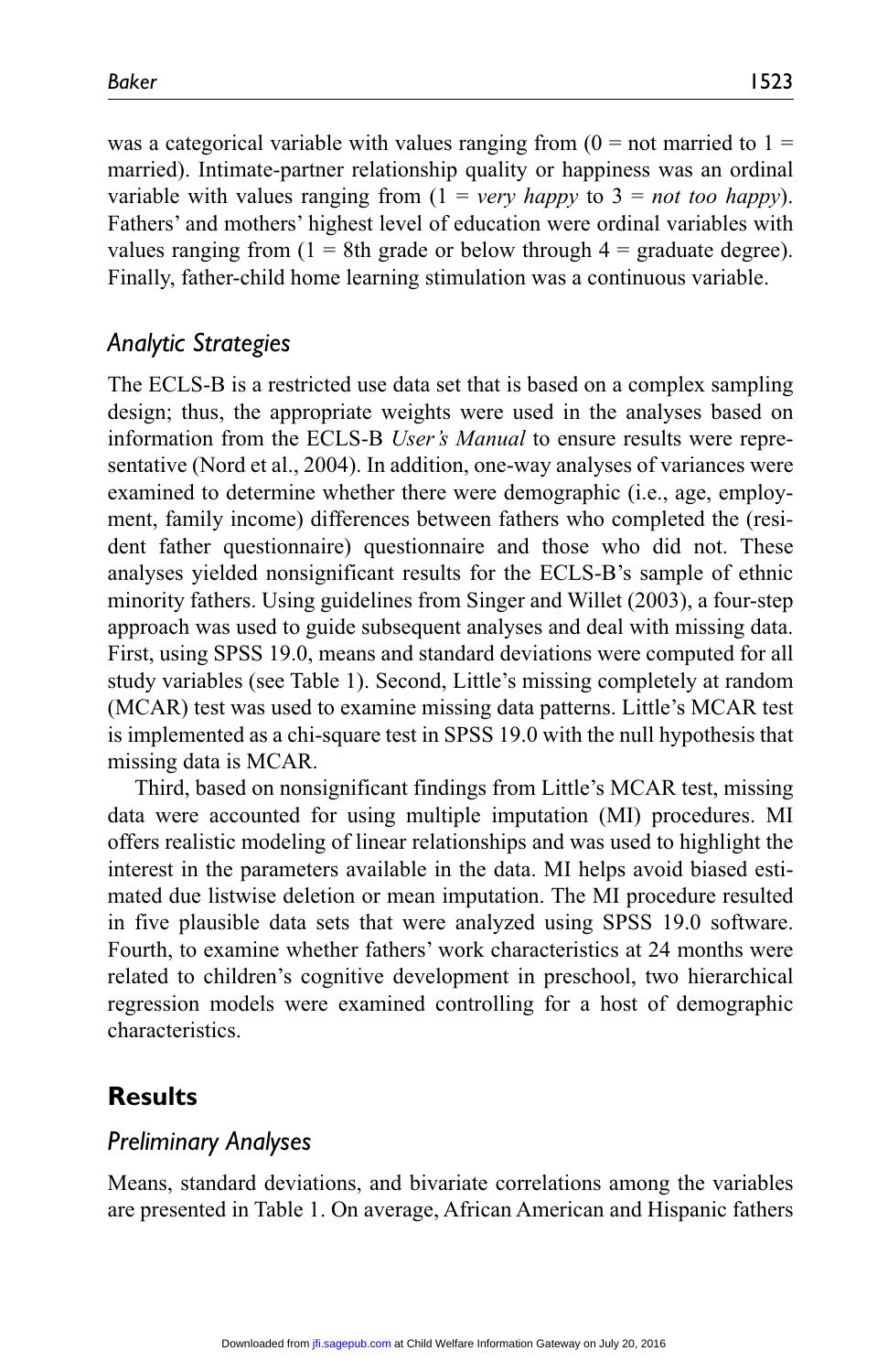in this study worked more than 40 hours per week  $(M = 43.79, SD = 15.40)$ and were moderately satisfied with their jobs  $(M = 2.97, SD = 0.98)$ . Furthermore, nearly 30% of the fathers in this study reported that they worked nonstandard shifts. A review of the bivariate correlations revealed that fathers who worked more hours per week were more satisfied with their jobs  $(r = .08, )$ *p* < .05) than fathers who worked fewer hours per week. In contrast, fathers who worked standard shifts were less satisfied with their jobs ( $r = -14$ ,  $p <$ .05) than fathers who worked nonstandard shifts. Correlation analyses also revealed that fathers who worked nonstandard shifts had children with higher reading scores  $(r = .12, p < .05)$  compared with children of fathers who worked standard shifts. Finally, fathers' provision of home-learning stimulation was positively related to children's reading ( $r = .06$ ,  $p < .05$ ) and math (*r*  $= .06, p < .05$ ) scores in preschool. These positive correlations encourage further analyses of predictive relations between fathers' work characteristics and children's cognitive development.

#### *Predicting Preschool Cognitive Development*

*Reading Achievement.* The final hierarchical regression model, including all predictors and demographic controls, accounted for 27% of the variance in children's preschool reading achievement  $(F = 6.62, p < .01)$ . Child control variables were entered in Step 1 of the hierarchical regression analyses predicting children's reading achievement. Child age was positively associated with reading ( $\beta = .25$ ,  $p < .01$ ), but child gender was negatively associated with reading ( $\beta = -.08$ ,  $p < .01$ ). Therefore, older children had higher scores than younger children and females had higher scores than males. Family demographics and controls were entered into Step 2, and were found to contribute significantly to the model ( $\Delta R^2F = 5.70$ ,  $p < .01$ ). Specifically, father race was positively associated with children's reading with children of African American fathers demonstrating higher reading scores than children of Hispanic fathers ( $β = .14, p < .01$ ). Fathers' and mothers' education were positively associated with reading with children of more educated parents demonstrating higher reading scores than children of less educated parents ( $\beta$  = .20, *p* < .01;  $\beta$  = .15, *p* < .01, respectively).

Family income was also positively related to reading with children living at or above the poverty line demonstrating higher reading scores than children living below the poverty line (β = .10,  $p < .01$ ). Finally, number of children living in the home was negatively related to reading (β =  $-0.06$ , *p* < 0.05) with children with more siblings demonstrating lower reading scores than children with fewer siblings living in the home. The addition of fathers' work characteristics in Step 3 significantly contributed to the model (Δ*R*2*F* = 3.27,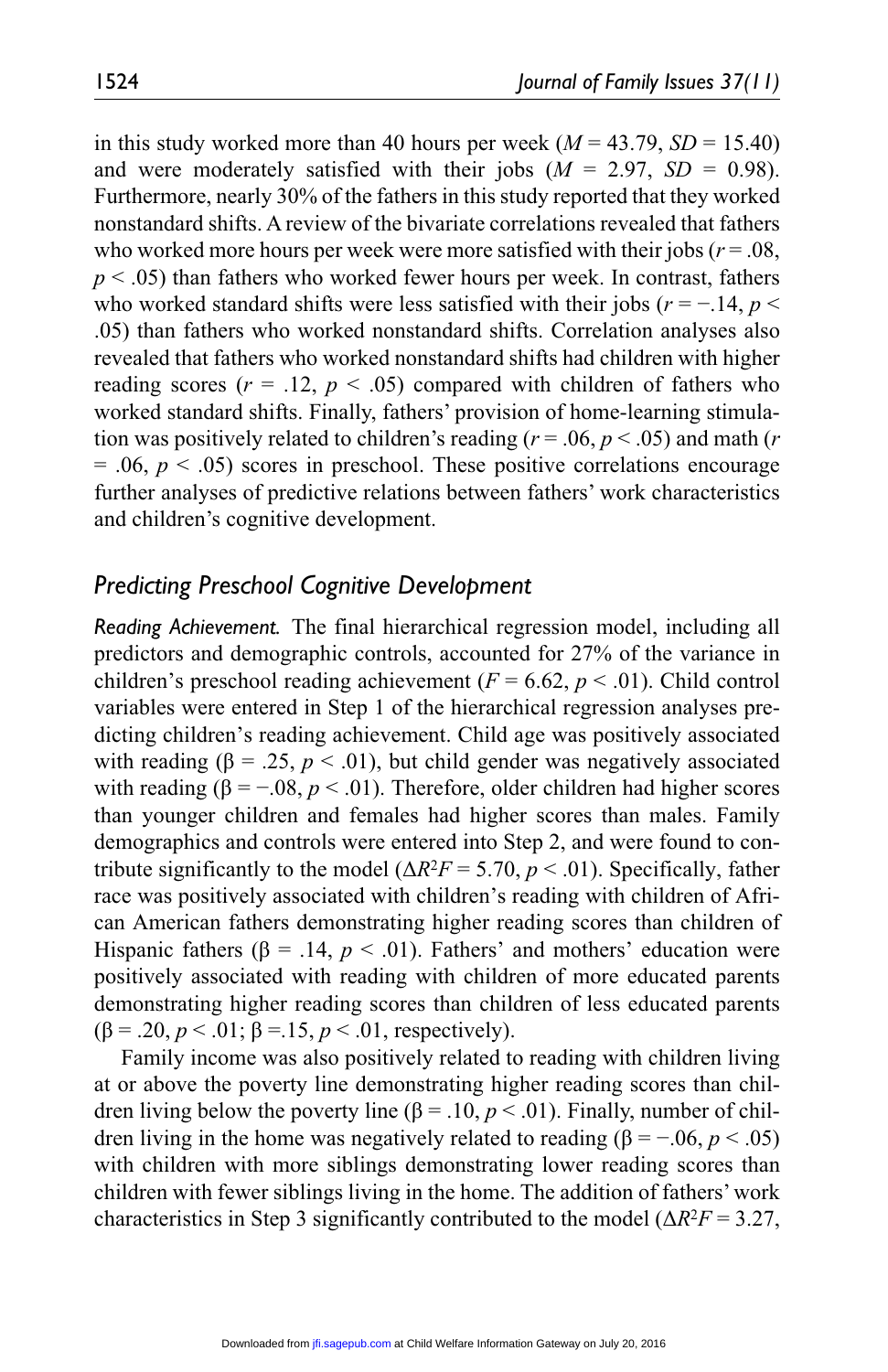|                                       | в       | SE B | β        | R <sup>2</sup> | $\Delta R^2$ |
|---------------------------------------|---------|------|----------|----------------|--------------|
| Step 1: Child characteristics         |         |      |          | .07*           |              |
| Child age (in months)                 | 0.54    | 0.04 | $.25**$  |                |              |
| Child gender                          | $-1.54$ | 0.04 | $-.08**$ |                |              |
| Step 2: Demographic characteristics   |         |      |          | .25**          | .18**        |
| Father race                           | 2.77    | 0.38 | $.14**$  |                |              |
| Father education                      | 2.54    | 0.27 | .20**0   |                |              |
| Mother education                      | 1.76    | 0.25 | $.15**$  |                |              |
| Father age                            | 0.04    | 0.03 | .03      |                |              |
| Mother age                            | 0.04    | 0.04 | .03      |                |              |
| Marital status                        | 0.44    | 0.38 | .02      |                |              |
| Family income                         | 1.96    | 0.39 | .10**    |                |              |
| Relationship happiness                | $-0.54$ | 0.32 | $-.03$   |                |              |
| Home-learning environment             | 0.19    | 0.11 | .03      |                |              |
| Number of children                    | $-0.44$ | 0.14 | $-.06*$  |                |              |
| Step 3: Fathers' work characteristics |         |      |          | .27**          | $.02**$      |
| Fathers' total work hours (per week)  | 0.51    | 0.01 | $.08*$   |                |              |
| Fathers' job satisfaction             | $-0.03$ | 0.17 | $-.03$   |                |              |
| Fathers' work shift                   | 1.22    | 0.37 | $.06*$   |                |              |

**Table 2.** Summary of Hierarchical Regression Analysis Predicting Preschool Reading Achievement (*N* = 2,340).

\*\**p* < .01. \**p* < .05.

*p* < .05). Fathers who worked more hours per week had children with higher reading scores compared with fathers who worked fewer hours per week (β =  $.08, p \leq .05$ ). Similarly, fathers who worked nonstandard shifts had children who had higher reading scores than fathers who worked standard shifts ( $\beta$  = .06,  $p < .05$ ). Table 2 presents the results of the regression predicting children's preschool reading scores.

*Math Achievement.* The final hierarchical regression model, including all predictors and demographic controls, accounted for 25% of the variance in children's preschool math achievement  $(F = 4.20, p < .05)$ . Child control variables were entered in Step 1 of the hierarchical regression analyses predicting children's math achievement. Child age was positively associated with math (β = .35,  $p < 0.01$ ), but child gender was negatively associated with math ( $\beta = -11$ , *p* < .01). Therefore, older children had higher math scores than younger children and females had higher math scores than males. Family demographics and controls were entered into Step 2, and were found to contribute significantly to the model ( $\Delta R^2F = 4.89$ ,  $p < .01$ ). Specifically, father race was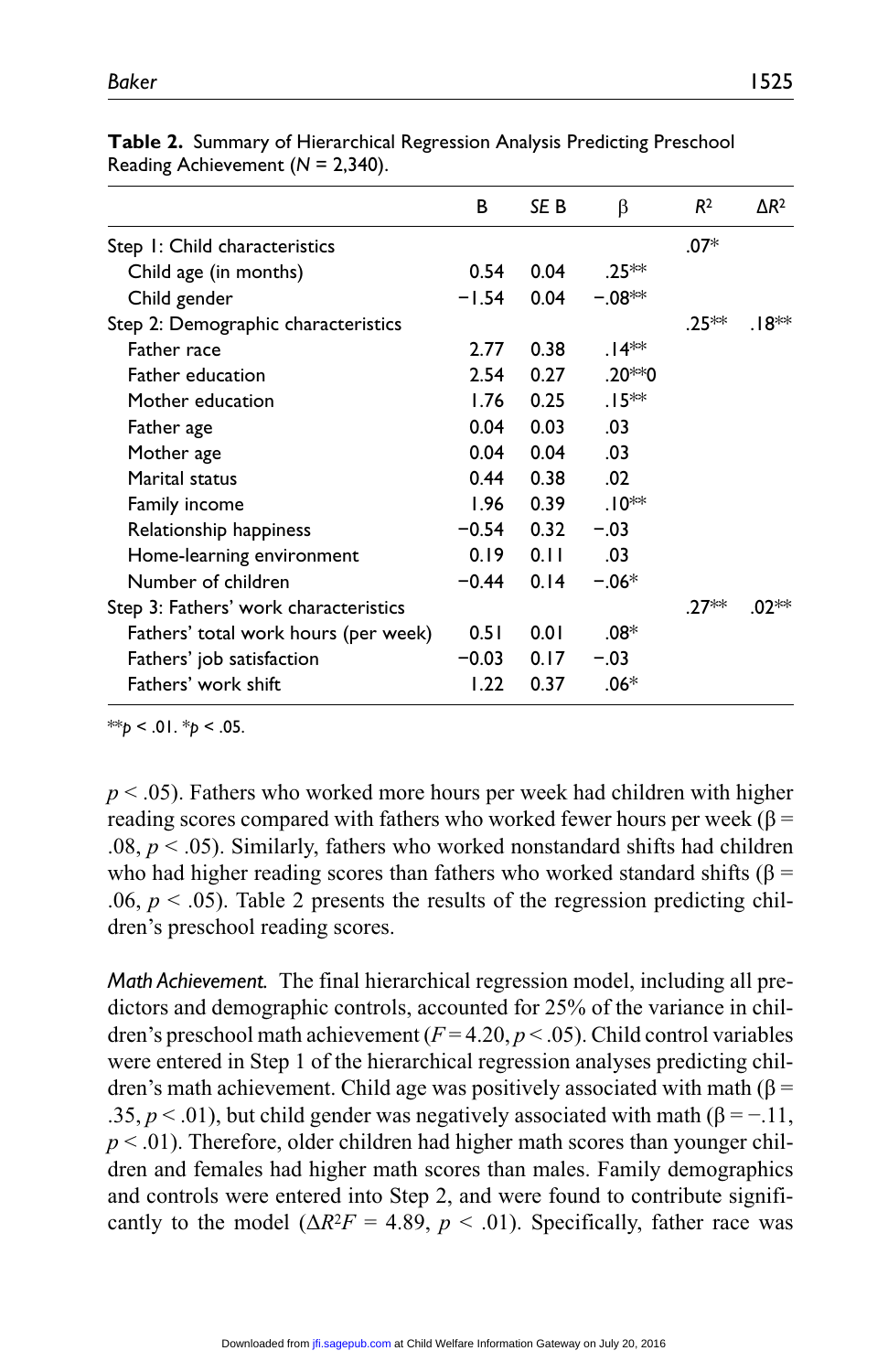positively associated with children's math scores with children of African American fathers demonstrating higher math scores than children of Hispanic fathers (β = .06,  $p$  < .05). Fathers' education, mothers' education, and mothers' age were positively associated with math with children of more educated parents demonstrating more advanced scores than children of less educated parents and children of older mothers demonstrating higher scores than children of younger mothers (β = .16, *p* < .01; β = .12, *p* < .01; β = .05, *p* < .05, respectively).

Family income was also positively related to math with children living at or above the poverty line demonstrating higher math scores than children living below the poverty line ( $\beta$  = .11,  $p$  < .01). Finally, number of children living in the home was negatively related to math (β = −.07, *p* < .05) with children with more siblings demonstrating lower math scores than children with fewer siblings. The addition of fathers' work characteristics in Step 3 significantly contributed to the model ( $\Delta R^2F = 3.27$ ,  $p < .05$ ). Fathers who worked more hours per week had children with higher math scores compared with fathers who worked fewer hours per week ( $\beta = .08$ ,  $p < .05$ ). In contrast, fathers who were more satisfied with their jobs had children with lower math scores compared with fathers who were less satisfied with their jobs ( $\beta$  = −.06, *p* < .05). Table 3 presents the results of the regression predicting children's preschool math scores.

# **Discussion**

Despite growing evidence that fathers are important figures in the ecology of young children, few studies have examined fathers' work characteristics in relation to children's cognitive development. This study represents a first step toward understanding whether and how African American and Hispanic fathers' work characteristics are related to their children's cognitive development in preschool. Fathers' work characteristics were defined as total work hours per week, job satisfaction, and work shifts. Data from this study showed that father's total work hours (per week) positively predicted children's reading and math scores. Furthermore, fathers' work shift (i.e., nonstandard) positively predicted reading, but not math. Finally, fathers' job satisfaction negatively predicted children's math achievement. These findings suggest that fathers' work characteristics are uniquely related to children's cognitive development and may be particularly important for understanding ethnic minority children's academic achievement in preschool. The aforementioned findings and their implications are discussed below.

The first key finding in this study was that fathers who worked more hours per week had children with higher reading and math scores compared with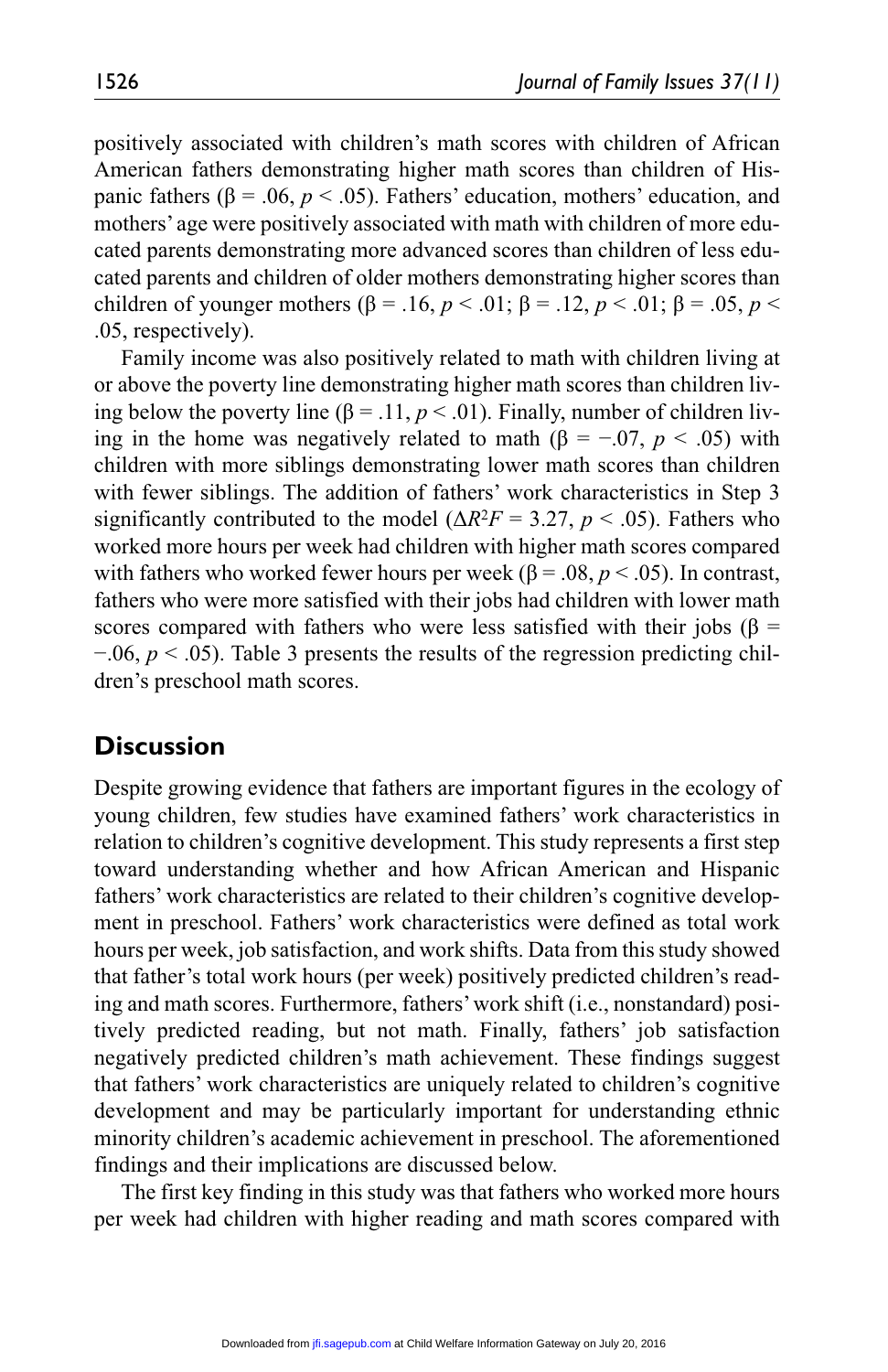|                                       | в       | SE B | β       | R <sup>2</sup> | $\Delta R^2$ |
|---------------------------------------|---------|------|---------|----------------|--------------|
| Step 1: Child characteristics         |         |      |         | $.13**$        |              |
| Child age (in months)                 | 0.75    | 0.04 | $.35**$ |                |              |
| Child gender                          | $-2.00$ | 0.36 | $-11**$ |                |              |
| Step 2: Demographic characteristics   |         |      |         | .24**          | $.11**$      |
| Father race                           | 1.22    | 0.38 | $.06*$  |                |              |
| <b>Father education</b>               | 2.01    | 0.27 | $.16**$ |                |              |
| Mother education                      | 1.40    | 0.25 | $.12**$ |                |              |
| Father age                            | $-0.04$ | 0.03 | $-.03$  |                |              |
| Mother age                            | 0.08    | 0.04 | $.05*$  |                |              |
| Marital status                        | 0.18    | 0.38 | .09     |                |              |
| Family income                         | 2.28    | 0.39 | .।।**   |                |              |
| Relationship happiness                | $-0.30$ | 0.32 | $-.02$  |                |              |
| Home-learning environment             | 0.13    | 0.11 | .02     |                |              |
| Number of children                    | $-0.46$ | 0.14 | $-.07*$ |                |              |
| Step 3: Fathers' work characteristics |         |      |         | .25**          | $.01*$       |
| Fathers' total work hours (per week)  | 0.02    | 0.01 | $.04*$  |                |              |
| Fathers' job satisfaction             | $-0.55$ | 0.17 | $-.06*$ |                |              |
| Fathers' work shift                   | 0.63    | 0.37 | .03     |                |              |

**Table 3.** Summary of Hierarchical Regression Analysis Predicting Preschool Math Achievement (*N* = 2,340).

\*\**p* < .01. \**p* < .05.

fathers who worked fewer hours per week. These findings are in line with prior research with mothers. For example, Parcel and Menaghan (1994) found that mothers' work hours were positively related to children's cognitive development. This study extends past research by linking fathers' work hours to children's cognitive development. One possible explanation for this finding is that fathers who work more hours tend to earn more money and are able to provide a better quality of life for their young children. In fact, preliminary correlations revealed that fathers in this study who worked more hours also had families with higher incomes. Because socioeconomic status is a positive and reliable predictor of children's cognitive development, it is possible that father affluence contributed to advances in children's cognitive skills. Another explanation for this finding is that mothers of children with fathers who work more hours may increase their involvement due to consistent father absence. It is likely that an increase in positive mother–child interactions led to an increase in children's cognitive capacities. It is equally likely that fathers who worked more hours per week engaged in cognitively stimulating activities that were not measured in this study. Correctly understood,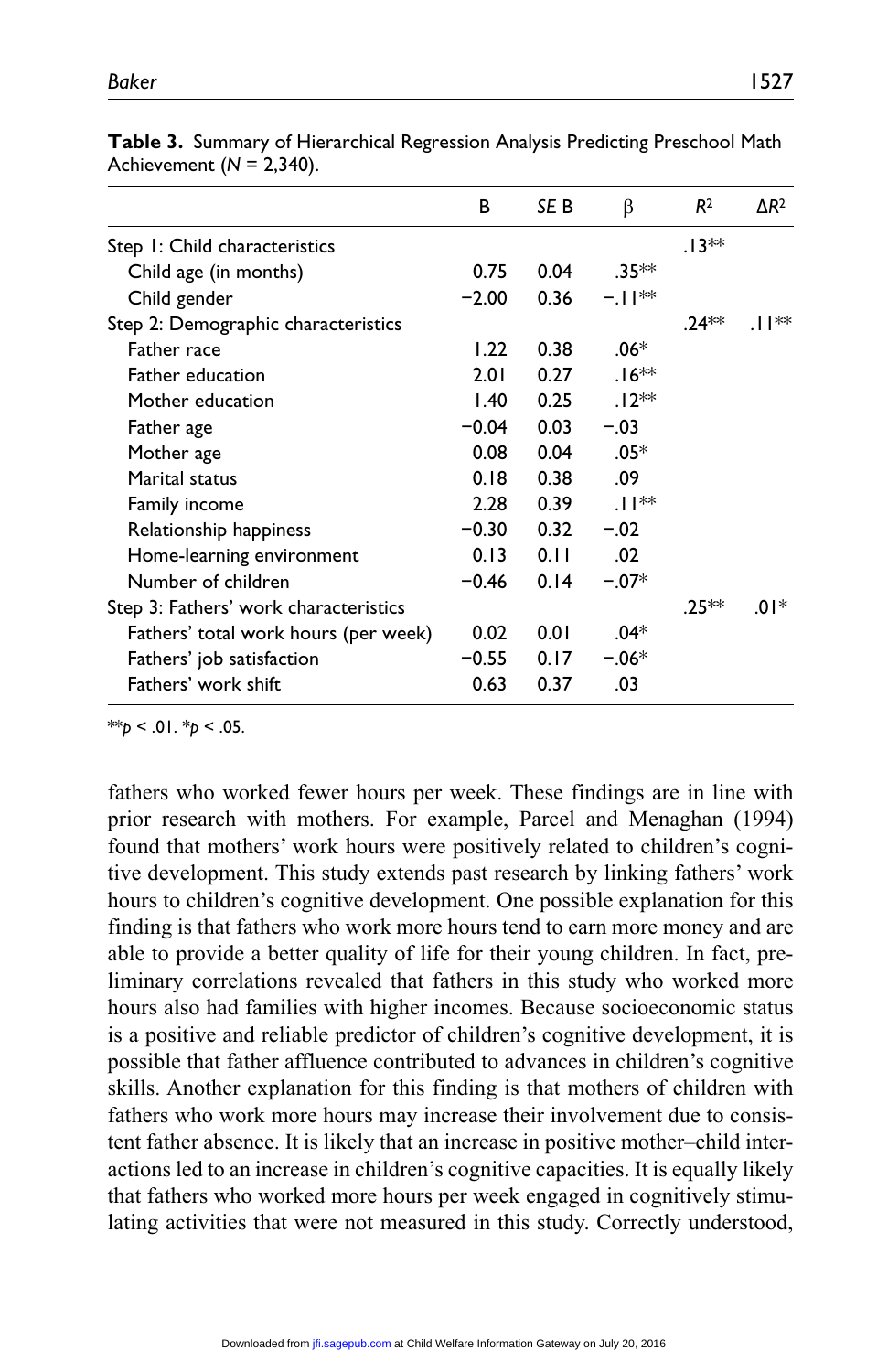the ECLS-B collected data from fathers about their provision of three homelearning activities. This measure was included as a control in the regression models. However, a plethora of home-learning activities were not available in the ECLS-B (e.g., visiting the library). It is possible that these unmeasured activities contributed to children's cognitive development. Future research with ethnic minority families should more comprehensively examine parent– child interactions in relation to fathers' work characteristics.

The second key finding in this study was that father-reported job satisfaction was negatively related to children's math achievement, but not reading. Little to no studies that have examined predictive relations between African American and Hispanic fathers' job satisfaction and preschool children's cognitive development. However, research that has focused on White, middle-class fathers has shown that fathers' job satisfaction is positively related to the total amount of time fathers spend with their young children (Barling, 1986; Stewart & Barling, 1996). Correlational data from this study showed that fathers' job satisfaction was not related to fathers' provision of homelearning stimulation. However, after controlling demographic characteristics fathers' job satisfaction emerged as a negative predictor of children's math achievement. One possible explanation for this finding is that fathers who are more satisfied with their jobs may spend more time at work and less time at home with their young children, which could negatively influence children's math skills. Indeed, fathers in this study who were more satisfied with their jobs also worked more hours per week. It is possible that fathers who spent more time at home (due to job dissatisfaction) engaged in more numeracyrelated activities (e.g., playing counting games), which may have contributed to children's math skills.

The third key finding in this study was that fathers' work shift (i.e., nonstandard) positively predicted children's reading achievement, but not math. Notably, fathers who worked nonstandard shifts also reported that they were more satisfied with their jobs. Prior research with African American fathers suggests that fathers who work nonstandard shifts tend to provide more *quality* language input during father–child book-reading interactions (Pancsofar et al., 2013). However, few studies have examined whether work shift is related to the quantity of father–child literacy interactions and no studies have examined whether work shift is directly related to children's cognitive development. Correlations from this study showed that fathers' work shift was not related to the quantity of home-learning stimulation provided by fathers. However, nonstandard shifts were a positive predictor of children's reading achievement.

These findings are inconsistent with studies that have focused exclusively on mothers. For example, Odom et al. (2013) found that African American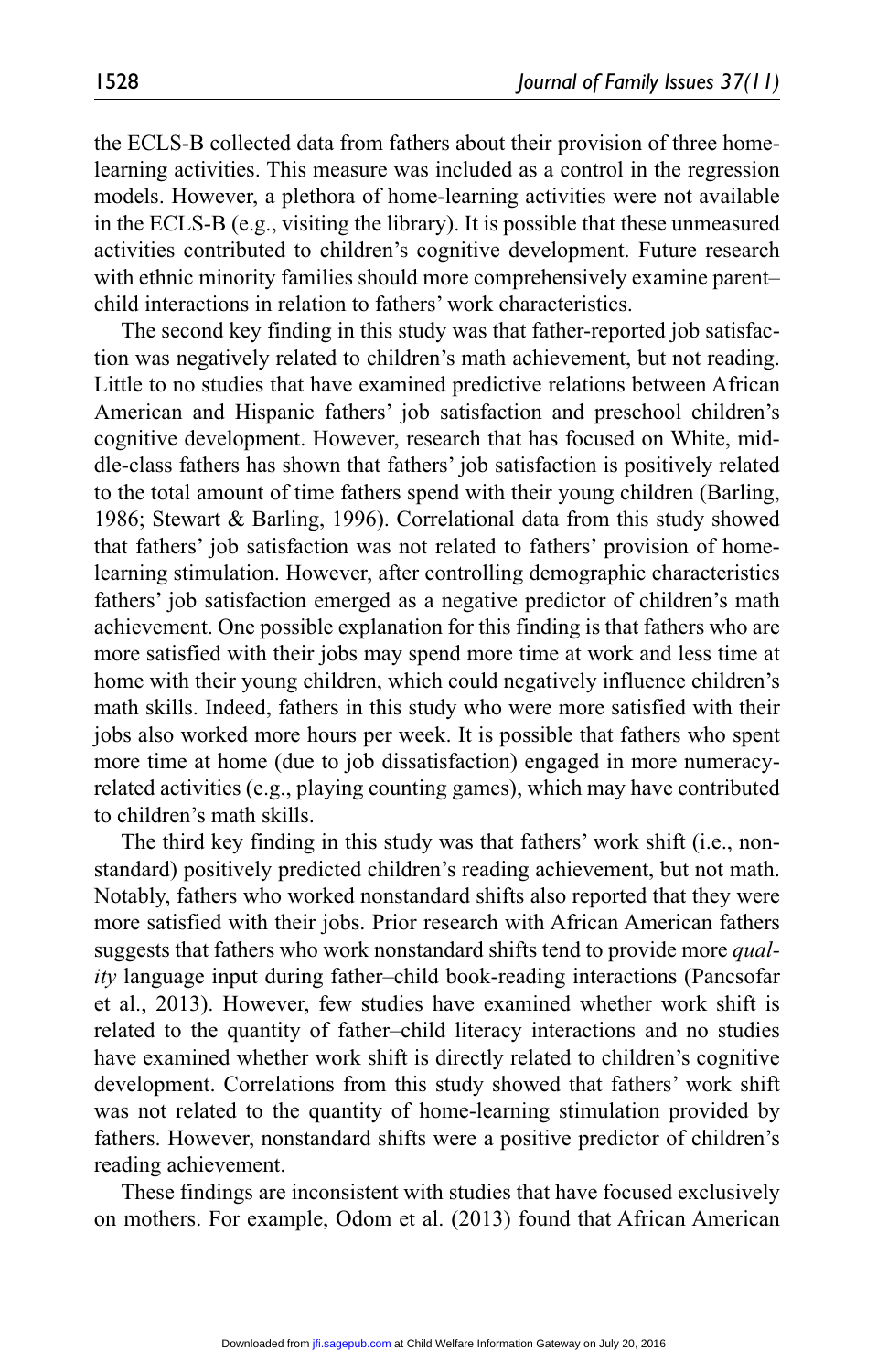mothers who worked nonstandard shifts had children with less advantageous cognitive outcomes (i.e., expressive language) than mothers who worked standard shifts. Similarly, Joshi and Bogen (2007) found that children of lowincome mothers who worked nonstandard shifts had children with less advantageous behavioral outcomes. Findings from this study suggest that relations between parents' work shift and children's cognitive development may differ as a function of parent gender. Notably, both of the aforementioned studies focused on low-income mothers, whereas this study focused on socioeconomically diverse fathers. One possible explanation for the incongruent findings is that fathers in this study who worked nonstandard shifts had higher incomes than fathers who worked standard shifts. Thus, socioeconomic status may explain advances in their children's reading scores. Another possible explanation for these findings is that fathers in this study may have worked nonstandard shifts by choice, which would explain why fathers who worked nonstandard shifts also reported greater job satisfaction. More research is needed to fully understand the implications of these findings.

Finally, it is important to note that several demographic factors (e.g., father education, mother education, and family income) were positively related to children's reading and math scores. Most fundamentally, children of mothers and fathers who reported that they had more years of formal education had more advanced reading and math skills than children with less educated parents. These findings are consistent with previous research that has linked parents' education to cognitive development in large samples of older children (e.g., Davis-Kean, 2005).

#### *Limitations and Future Directions*

This study provides valuable information about the direct relations between fathers' work characteristics and child development in ethnic minority families. However, some limitations require mention. First, the current study does not include qualitative data about specific father–child interactions and the ECLS-B collected very limited information on fathers' provision of homelearning stimulation. Thus, this study was unable to comprehensively examine home-learning stimulation in relation to father' work characteristics and child development. Second, this study examined relations between fathers' work characteristics at 24 months and children's cognitive development in preschool. As a result, we do not know whether fathers' work characteristics remain significant over time. Longitudinal research is needed to understand if these relations persist during the transition to middle school and high school. Third, prior work suggests that ethnic minority fathers are more likely than Caucasian fathers to experience less optimal work environments, which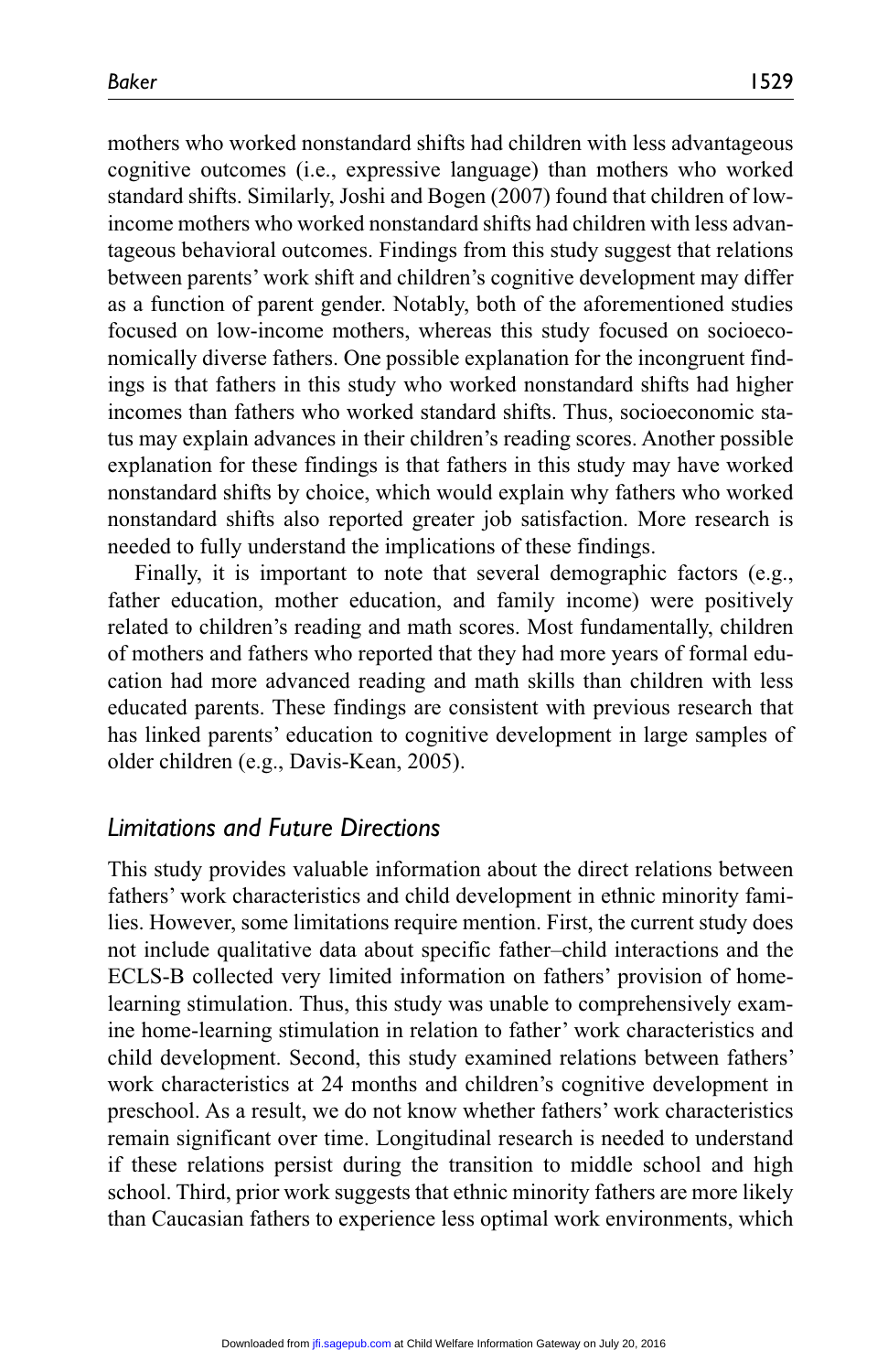often leads to more stress (Pancsofar et al., 2013) and less positive fathering behaviors (Baker, 2014c). Therefore, more research is needed on the possible relations between fathers' psychological functioning, work characteristics, and child development in ethnic minority families. Fourth, this study did not include data on mothers' work characteristics or parenting practices. It is possible that these aspects of the family also influence child development. Future research should include more comprehensive data from fathers, mothers, grandparents, and so on in an effort to understand child development in diverse contexts. Such contributions to the literature are critical to informing effective parent involvement programs.

#### *Implications*

Changes in the American economy have led to more mothers entering the work force than ever before. As a result, more families depend on fathers for child care while mothers are at work. The changes in the landscape of American families highlight the need for policy initiatives aimed at supporting employed fathers in their pursuit of the most optimal employment characteristics and the most optimal parenting strategies. Data from this study suggest that programs that increase work shift flexibility may be particularly beneficial for ethnic minority fathers with young children. In addition, vocational training programs that assist ethnic minority men in findings jobs that provide more work hours and more financial compensation may have lasting benefits for fathers and their young children. One of the primary components of these kinds of programs could be to help ethnic minority men gain more education and training, which is likely to increase the diversity and longevity of their employment opportunities.

#### **Declaration of Conflicting Interests**

The author(s) declared no potential conflicts of interest with respect to the research, authorship, and/or publication of this article.

#### **Funding**

The author(s) received no financial support for the research, authorship, and/or publication of this article.

#### **References**

Alexander, K., Entwisle, D. R., & Kabbani, N. (2001). The dropout process in life course perspective: Early risk factors at home and school. *Teachers College Record*, *103*, 760-822.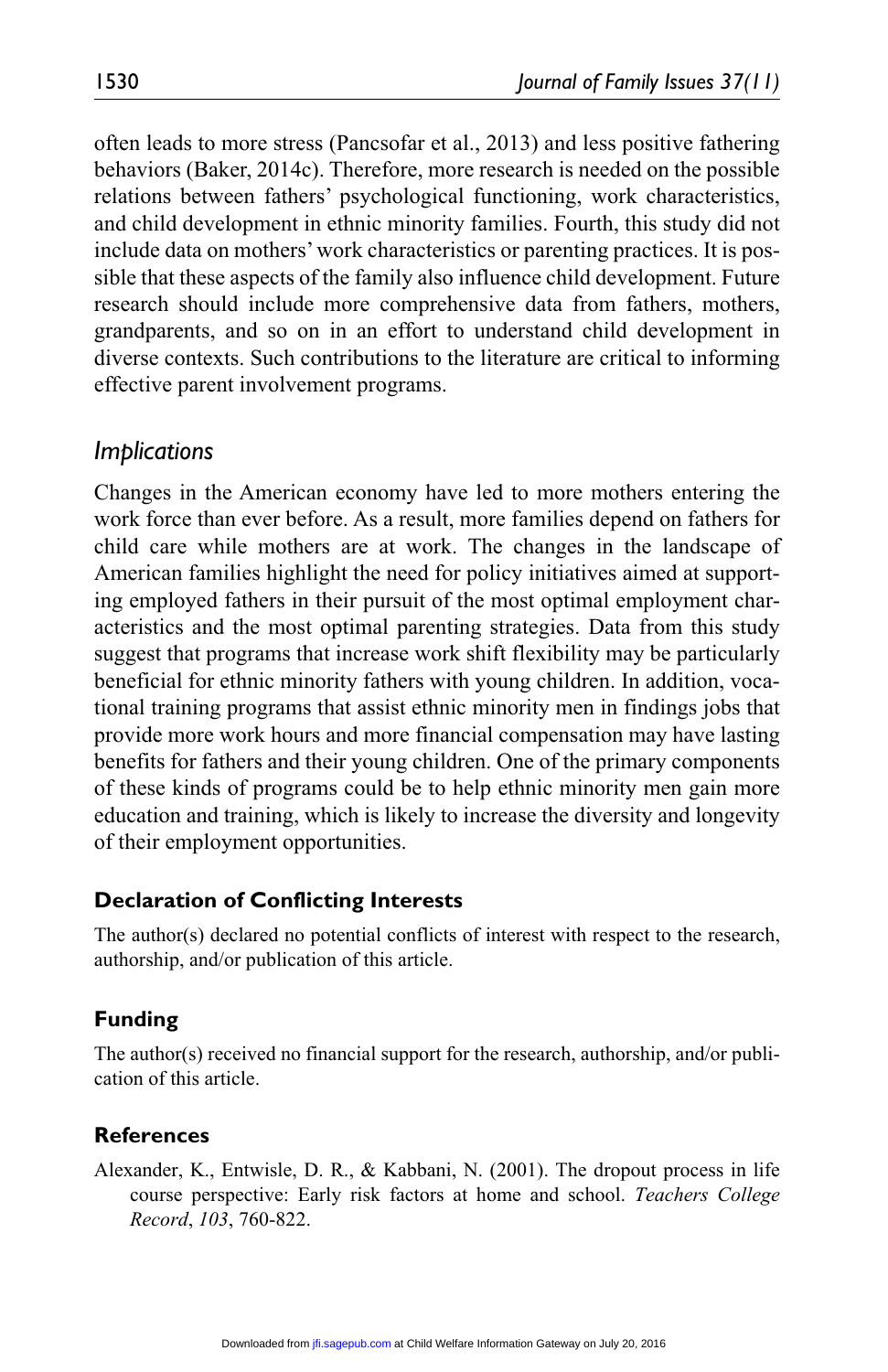- Alexander, K. L., Entwisle, D. R., & Horsey, C. S. (1997). From first grade forward: Early foundations of high school dropout. *Sociology of Education*, *70*, 87-107.
- Baker, C. E. (2013a). Fathers' and mothers' home literacy involvement and children's cognitive and social emotional development: Implications for family literacy programs. *Applied Developmental Science*, *45*, 88-96.
- Baker, C. E. (2014a). African American fathers' contributions to children's early academic achievement: Evidence from two-parent families from the Early Childhood Longitudinal Study-Birth Cohort. *Early Education and Development*, *25*, 19-35.
- Baker, C. E. (2014b). Parenting and cultural socialization as predictors of African American children's science and social studies achievement: Implications for increasing minority participation in the STEM fields. *Journal of African American Studies*, *22*, 445-467.
- Baker, C. E. (2014c). African American fathers' depression and stress as predictors of father involvement during early childhood. *Journal of Black Psychology, 40*, 311-333.
- Baker, C. E., Cameron, C. E., Rimm-Kaufman, S. E., & Grissmer, D. (2012). Family and sociodemographic predictors of early academic achievement among African American boys in kindergarten. *Early Education and Development, 23*, 883-890.
- Baker, C. E., & Iruka, I. U. (2013). Maternal psychological functioning and the transition to kindergarten: The mediating role of home environments for African American children. *Early Childhood Research Quarterly*, *28*, 509-519.
- Baker, C. E., & Rimm-Kaufman, S. E. (2014). How homes influence schools: Early parenting predicts African American children's classroom social emotional functioning. *Psychology in the Schools*, *7*, 722-735.
- Baker, C. E., Vernon-Feagans, L., & Family Life Project Investigators. (2015). Fathers' language input during shared book activities: Links to children's kindergarten achievement. *Journal of Applied Developmental Psychology*, *36*, 53-59.
- Barling, J. (1986). Fathers' work experiences, the father-child relationship and children's behaviour. *Journal of Organizational Behavior*, *7*, 61-66.
- Baydar, N., & Brooks-Gunn, J. (1991). Effects of maternal employment and childcare arrangements on preschoolers' cognitive and behavioral outcomes: Evidence from the Children of the National Longitudinal Survey of Youth. *Developmental Psychology*, *27*, 932-945.
- Behrman, J. R., & Taubman, P. (1986). Birth order, schooling, and earnings. *Journal of Labor Economics*, *4*, 121-145.
- Belsky, J. (1984). The determinants of parenting: A process model. *Child Development*, *55*, 83-96.
- Bornstein, M. H. (Ed.). (2002). *Handbook of parenting: Children and parenting* (Vol. 1). New York, NY: Routledge.
- Bornstein, M. H., Tamis-LeMonda, C. S., Hahn, C. S., & Haynes, O. M. (2008). Maternal responsiveness to young children at three ages: Longitudinal analysis of a multidimensional, modular, and specific parenting construct. *Developmental Psychology*, *44*, 867-874.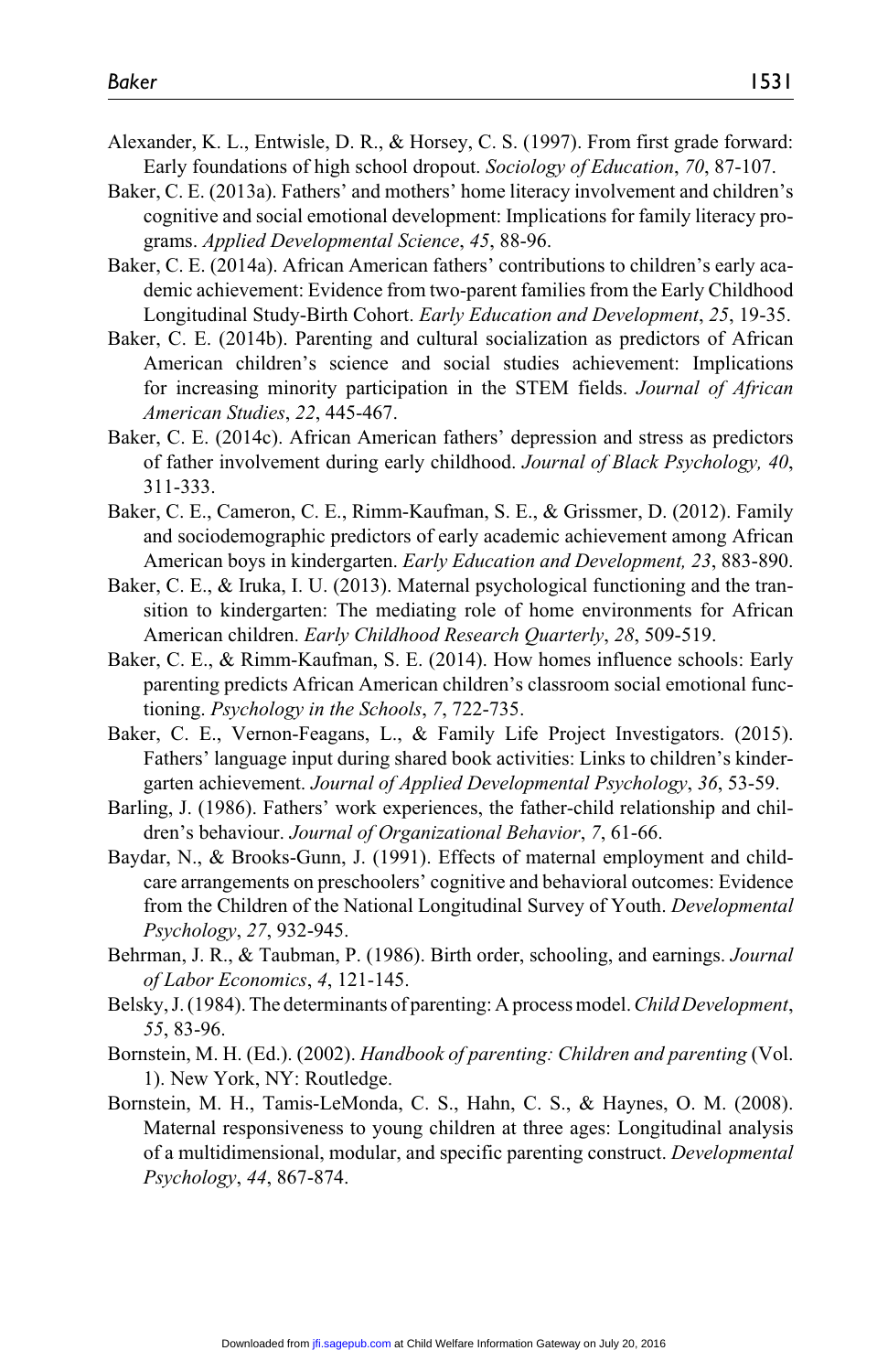- Bronfenbrenner, U. (1979). *The ecology of human development: Experiments by nature and design*. Cambridge, MA: Harvard University Press.
- Bronfenbrenner, U. (1986). Ecology of the family as a context for human development: Research perspectives. *Developmental Psychology*, *22*, 723-742.
- Brooks-Gunn, J., & Markman, L. B. (2005). The contribution of parenting to ethnic and racial gaps in school readiness. *Future of Children*, *15*(1), 139-168.
- Brush, L., Salinger, T., Sussman, A., & Kirshstein, R. (2003). *Cognitive assessment plan for the ECLS-B preschool battery* (Prepared for the National Center for Education Statistics, U.S. Department of Education). Washington, DC: American Institutes for Research.
- Burchinal, M. R., Peisner-Feinberg, E., Pianta, R., & Howes, C. (2002). Development of academic skills from preschool through second grade: Family and classroom predictors of developmental trajectories. *Journal of School Psychology*, *40*, 415-436.
- Cabrera, N. J., & Bradley, R. H. (2012). Latino fathers and their children. *Child Development Perspectives*, *6*, 232-238.
- Cabrera, N. J., Shannon, J. D., Vogel, C., Tamis-LeMonda, C., Ryan, R. M., Brooks-Gunn, J., & Cohen, R. (2004). Low-income fathers' involvement in their toddlers' lives: Biological fathers from the early head start research and evaluation study. *Fathering*, *2*, 5-30.
- Cabrera, N. J., Shannon, J. D., West, J., & Brooks-Gunn, J. (2006). Parental interactions with Latino infants: Variation by country of origin and English proficiency. *Child Development*, *77*, 1190-1207.
- Crnic, K. A., & Greenberg, M. T. (1990). Minor parenting stresses with young children. *Child Development*, *61*, 1628-1637.
- Daniel, S. S., Grzywacz, J. G., Leerkes, E., Tucker, J., & Han, W. J. (2009). Nonstandard maternal work during infancy: Implications for children's early behavior problems. *Infant Behavior and Development*, *32*, 195-207.
- Davis-Kean, P. E. (2005). The influence of parent education and family income on child achievement: The indirect role of parental expectations and the home environment. *Journal of Family Psychology*, *19*, 294-304.
- Downer, J. T., Campos, R., McWayne, C., & Gartner, T. (2008). Father involvement in children's early learning: A critical review of published empirical work from the past 15 years. *Marriage & Family Review*, *43*, 67-108.
- Duncan, G. J., Dowsett, C. J., Claessens, A., Magnuson, K., Huston, A. C., Klebanov, P., … Japel, C. (2007). School readiness and later achievement. *Developmental Psychology*, *43*, 1428-1446.
- Gershoff, E. T., Aber, J. L., Raver, C. C., & Lennon, M. C. (2007). Income is not enough: Incorporating material hardship into models of income associations with parenting and child development. *Child Development*, *78*, 70-95.
- Han, W. J. (2005). Maternal nonstandard work schedules and child cognitive outcomes. *Child Development*, *76*, 137-154.
- Heer, D. M. (1985). Effects of sibling number on child outcome. *Annual Review of Sociology*, *11*, 27-47.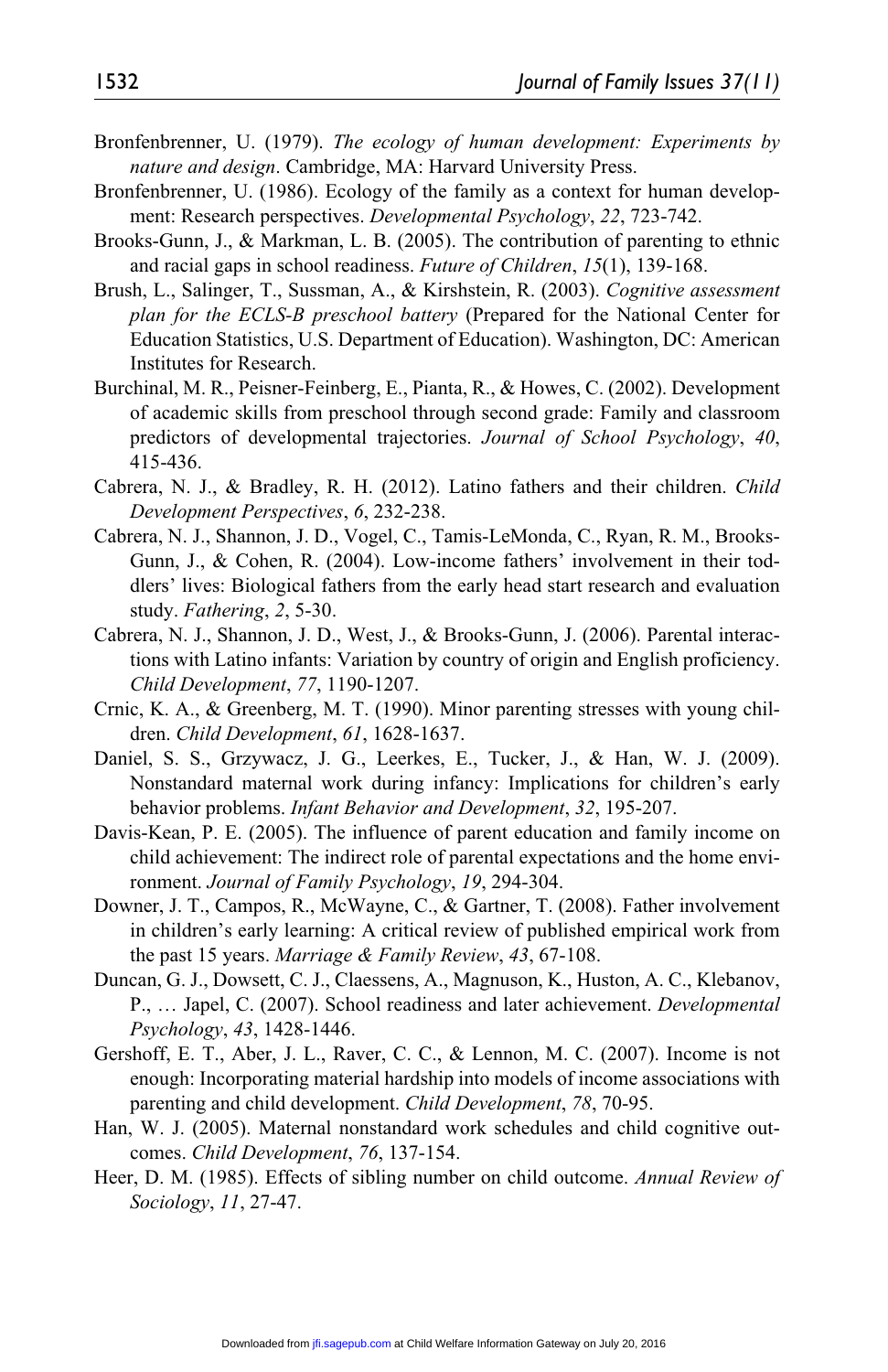- Heymann, S. J., & Earle, A. (2000). Low-income parents: How do working conditions affect their opportunity to help school-age children at risk? *American Educational Research Journal*, *37*, 833-848.
- Joshi, P., & Bogen, K. (2007). Nonstandard and young children's behavioral outcomes among working low-income families. *Journal of Marriage and Family*, *69*, 139-156.
- Lamb, M. E. (2004). *The role of the father in child development* (4th ed.). New York, NY: Wiley.
- McAdoo, J. L. (1993). The roles of African American fathers: An ecological perspective. *Families in Society*, *74*, 28-35.
- McLoyd, V. C. (1998). Socioeconomic disadvantage and child development. *American Psychologist*, *53*, 185-204.
- Najarian, M., Snow, K., Lennon, J., & Kinsey, S. (2010). *Early Childhood Longitudinal Study, Birth Cohort (ECLS-B): Preschool–kindergarten 2007* (Psychometric Report No. NCES 2010-2009). Retrieved from [http://nces.ed.gov/](http://nces.ed.gov/pubs2010/2010009.pdf) [pubs2010/2010009.pdf](http://nces.ed.gov/pubs2010/2010009.pdf)
- Nord, C., Edwards, B., Hilpert, R., Branden, L., Andreassen, C., & Elmore, A. (2004). *Early Childhood Longitudinal Study, Birth Cohort (ELCS-B): User's manual for the ECLS-B nine-month restricted-use data file and electronic code book* (NCES 2004-092). Washington, DC: U.S. Department of Education, National Center for Education Statistics.
- Odom, E. C., Vernon-Feagans, L., & Crouter, A. C. (2013). Nonstandard maternal work: Implications for African American children's early language outcomes. *Early Childhood Research Quarterly*, *28*, 379-387.
- Pancsofar, N., Vernon-Feagans, L., & Odom, E. C. (2013). Work characteristics and fathers' vocabulary to infants in African American families. *Journal of Applied Developmental Psychology*, *34*, 73-81.
- Parcel, T., & Menaghan, E. (1990). Maternal working conditions and child verbal ability: Studying the transmission of intergenerational inequality from mothers to young children. *Social Psychology Quarterly*, *53*, 132-147.
- Rimm-Kaufman, S. E., & Pianta, R. C. (2000). An ecological perspective on the transition to kindergarten: A theoretical framework to guide empirical research. *Journal of Applied Developmental Psychology*, *21*, 491-511.
- Rosenbaum, E., & Morett, C. R. (2009). The effect of parents' joint work on infants' behavior over the first two years of life: Evidence from the ECLSB. *Maternal and Child Health Journal*, *13*, 732-744.
- Singer, J. D., & Willett, J. B. (2003). *Applied longitudinal data analysis: Modeling change and event occurrence*. New York, NY: Oxford University Press.
- Shaw, D. S., Winslow, E. B., & Flanagan, C. (1999). A prospective study of the effects of marital status and family relations on young children's adjustment among African American and European American families. *Child Development*, *70*, 742-755.
- Shonkoff, J. P., & Phillips, D. A. (Eds.). (2000). *From neurons to neighborhoods: The science of early childhood development*. Washington, DC: National Academies Press.